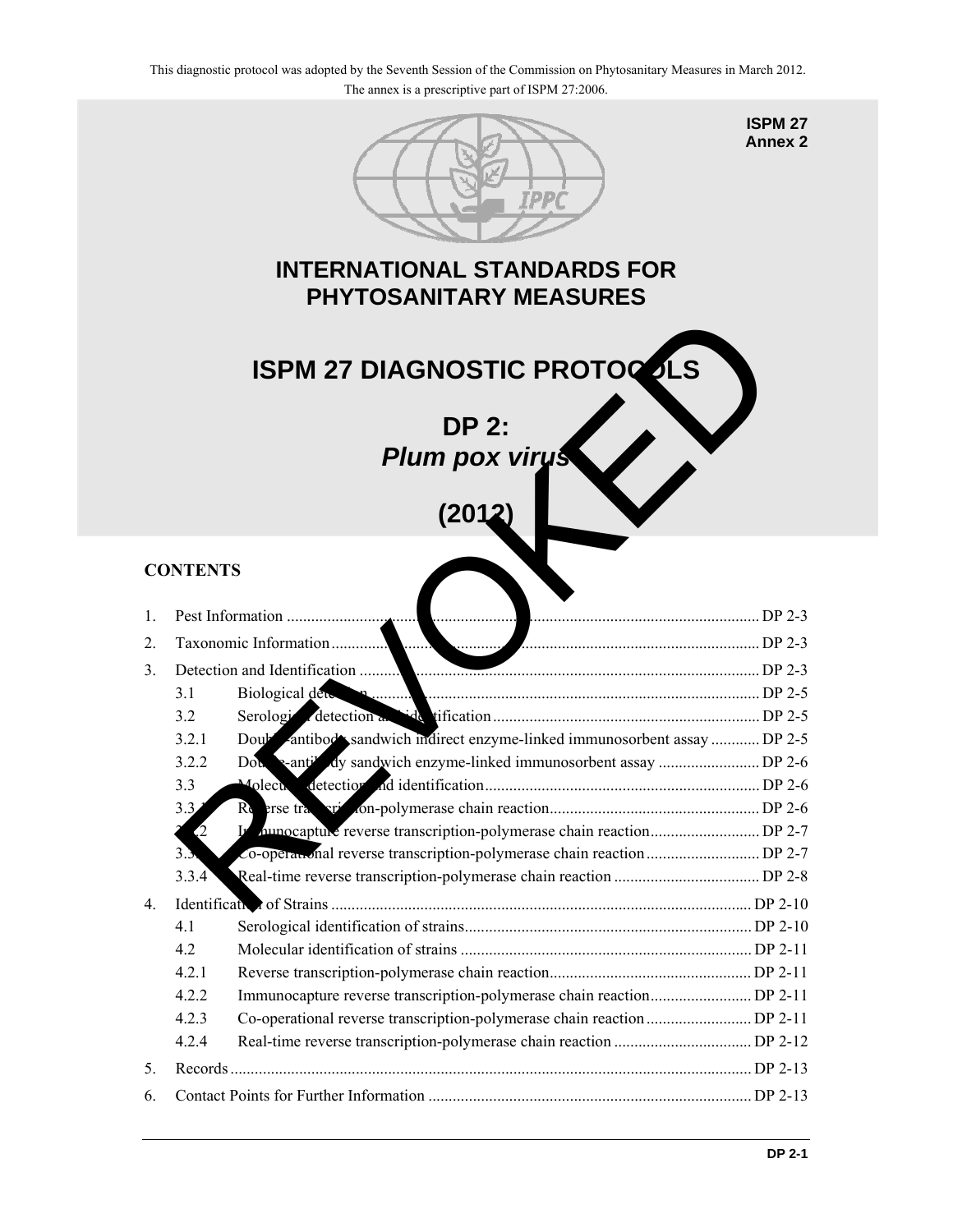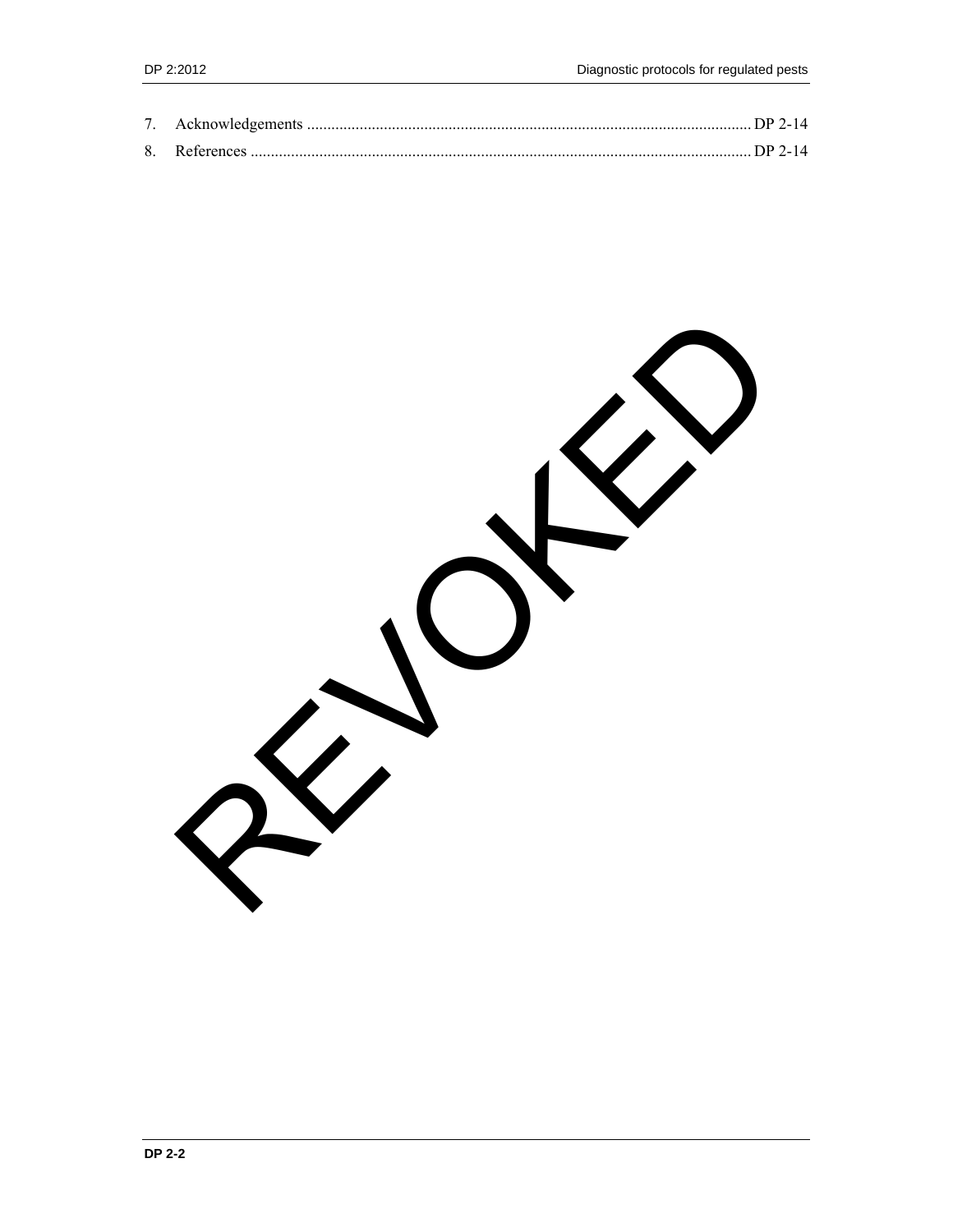### **1. Pest Information**

Sharka (plum pox) is one of the most serious diseases of stone fruit. The disease, caused by *Plum pox virus* (PPV), affects plants of the genus *Prunus*. It is particularly detrimental in *P. armeniaca*, *P. domestica*, *P. persica* and *P. salicina* because it reduces quality and causes premature fruit drop. It is estimated that the costs of managing sharka worldwide since the 1970s exceed 10 000 million euros (Cambra *et al*., 2006b).

Sharka was first reported in *P. domestica* in Bulgaria in 1917–1918, and was described as a viral disease in 1932. Since then, the virus has spread progressively to a large part of Europe, around the Mediterranean basin and the Near and Middle East. It has been found with a restricted distribution in South and North America and Asia (EPPO, 2006; CABI, 2011).

PPV is a member of the genus *Potyvirus* in the family *Potyviridae*. The vira particles a flexuous rods of approximately 700 nm  $\times$  11 nm, and are composed of a single-standed RNA polecule consisting of almost 10 000 nucleotides coated by up to 2 000 subunits  $\hat{a}$  a single coat prote and Cambra, 2007). PPV is transmitted in the field by aphids a non-persistent manner, but movement of infected propagative plant material is the main way in which PV is movement of infected propagative plant material is the main way in which PPV is  $\mathcal{A}$  d over long distances.

PPV isolates can be classified currently into seven types or strains:  $\Omega$  (Dideron), M (Marcus), C (Cherry), EA (El Amar), W (Winona), Rec (Recombinant) and T (Turk (Cherry), EA (El Amar), W (Winona), Rec (Recombinant) and T (Turkish) and resse and Cambra, 2006; James and Glasa, 2006; Ulubaş Serçe et al., 2009). Nost PPV isolates belong to the D and M types. PPV D and M strains can easily infect *P. armenia* and *P. domestica* but differ in their ability to infect *P. persica* cultivars. The strains vary **interest pathogenicity**; for example, M isolates generally cause faster epidemics and more severe symptoms than D is less in *P. armeniaca*, *P. domestica*, *P. persica* and *P. salicina*. EA isolates are ographically estricted to Egypt and little information is available about their epidemiology and biological properties. PPV isolates infecting *P. avium* and *P. cerasus* have been identified in several European countries recently. These isolates form a distinct type that has been defined as PPV-C. An at **pical PPV was considered** from *P. domestica* in Canada (PPV-W) representing a distinct PPV type. In addition, natural recombinants between the D and M types of PPV have been described as  $P_{\text{P}}$ -Rec showing an epidemiological behaviour similar to the D type. Recently a second type  $\bullet$  recombination to the has been reported in Turkey (T type). termine to the Near and Model East r has been louded in the search of the search of a model in the search of the genus Polyvirus in the family Polyviridae. The virtual flexible and Model ENA<br>sing of almost 10 000 nucleotid

Further information cout PP<sup>V</sup>, including illustrations of disease symptoms, can be found in Barba *et al*. (2011), CABI (211), **F**  $\sim$  O (2004), EPPO (2006), García and Cambra (2007) and PaDIL (2011).



## **3. Detection and Identification**

Under natural conditions, PPV readily infects fruit trees of the genus *Prunus* used as commercial varieties or rootstocks: *P. armeniaca*, *P. cerasifera*, *P. davidiana*, *P. domestica*, *P. mahaleb*, *P. marianna*, *P. mume*, *P. persica*, *P. salicina*, and interspecific hybrids between these species. *Prunus avium*, *P. cerasus* and *P. dulcis* may be infected occasionally. The virus also infects many wild and ornamental *Prunus* species such as *P. besseyi*, *P. cistena*, *P. glandulosa*, *P. insititia*, *P. laurocerasus*, *P. spinosa*, *P. tomentosa* and *P. triloba*. Under experimental conditions, PPV can be transmitted mechanically to numerous *Prunus* spp. and several herbaceous plants (*Arabidopsis thaliana*, *Chenopodium foetidum*, *Nicotiana benthamiana*, *N. clevelandii, N. glutinosa* and *Pisum sativum*).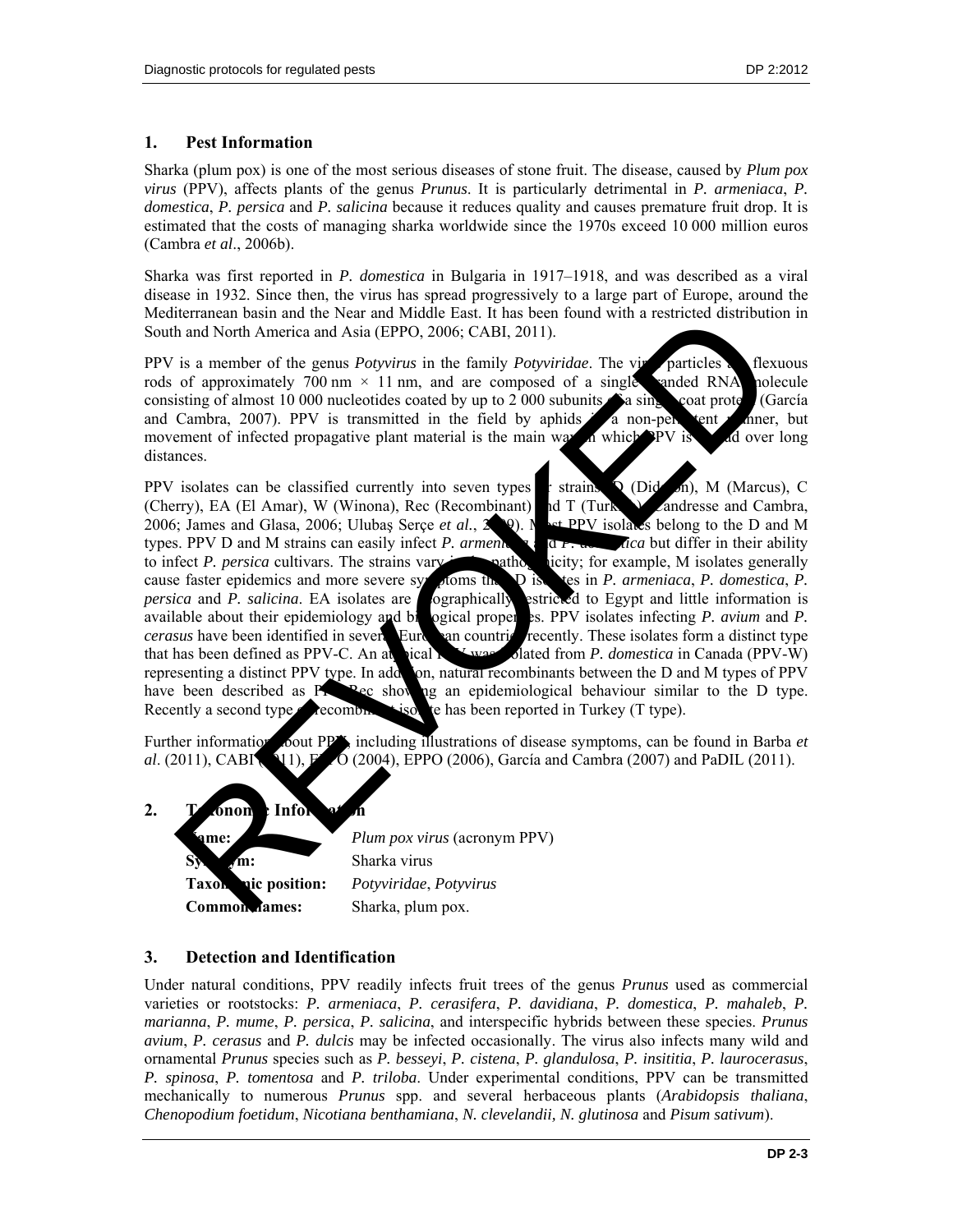PPV symptoms may appear on leaves, shoots, bark, petals, fruits and stones in the field. They are usually distinct on leaves early in the growing season and include mild light-green discoloration; chlorotic spots, bands or rings; vein clearing or yellowing; or leaf deformation. Some of these leaf symptoms are similar to those caused by other viruses, such as *American plum line pattern virus*. *Prunus cerasifera* cv. GF 31 shows rusty-brown corking and cracking of the bark. Flower symptoms can occur on petals (discoloration) of some *P. persica* cultivars when infected with PPV-M or in *P. glandulosa* infected with PPV-D. Infected fruits show chlorotic spots or lightly pigmented yellow rings or line patterns. Fruits may become deformed or irregular in shape and develop brown or necrotic areas under the discoloured rings. Some fruit deformations, especially in *P. armeniaca* and *P. domestica*, are similar to those caused by *Apple chlorotic leaf spot virus*. Diseased fruits may show internal browning and gummosis of the flesh and reduced quality. In severe cases the diseased fruits drop prematurely from the tree. In general the fruits of early maturing cultivars show more marked symptoms than those of late maturing cultivars. Stones from diseased fruits of *P. armeniaca* show typical pale rings or spots. The alcohol or spirits produced from diseased dits are un arketable owing to an undesirable flavour. Symptom development and intensity depend strongly of the host plant and climatic conditions; for example the virus may be latent for set all yesses in cold clear at the host plant and climatic conditions; for example the virus may be latent for several years in cold climates.

General guidance on sampling methodologies is described in ISPM 31:2008 (*Methodologies for sampling of consignments*). Appropriate sample selection is considered for PV detection. Sampling should take into account virus biology and local climatic conductions, in particular the weather conditions during the growing season. If typical symptoms a present, ellect  $f$  wers, leaves or fruits showing symptoms. In symptomless plants, samples should be taken from  $\bullet$  at one-year-old shoots with mature leaves or fully expanded leaves collected from the middle of each of the main branches (detection is not reliable in shoots less than one year of  $\sum_{n=1}^{\infty}$  and be collected from at least four different sites (e.g. four branches or for  $\leq$  s) in ch plant; this is critical because of the uneven distribution of PPV. Sampling sould not be done during months with the highest temperatures. Tests on samples collected in the autumn are less reliable than tests done on samples collected earlier in the spring. Plant mater I should preferably be collected from the internal parts of the tree canopy. In springtime, samples can be flowers, shoots with fully expanded leaves or fruits. In summer and autumn, mature leaves and the skin of mature fruits collected from the field or packing houses can be used for analysis. Flower, shoots and fruit skin can be stored at  $4^{\circ}$ C for not more than 10 days before processing. Fruits can be stored for one month at  $4^{\circ}$ C before processing. In winter dormant buds or ark tissues from the basal part of twigs, shoots, or branches, or complete spurs can be selected. and one alternation of persons of the main of the sacked via the sacked from the sacked from the sacked from the sacked from the sacked from the sacked from the sacked from the sacked from the sacked from the sacked from t

Detection of PPV on be chieved using a biological, serological or molecular test; identification requires either a serological or molecular test. A serological or molecular test is the minimum requirement to detect and identify PPV (e.g. during routine diagnosis of a pest widely established in a country. In instances where the national plant protection organization (NPPO) requires additional confidence in the identification of PPV (e.g. detection in an area where the virus is not known to occur or detection in a consignment originating in a country where the pest is declared to be absent), further tests may done. Where the initial identification was done using a molecular method, subsequent tests should use serological techniques and vice versa. Further tests may also be done to identify the strain of PPV present. In all cases, positive and negative controls must be included in the tests. The recommended techniques are described in the following sections.

In some circumstances (e.g. during the routine diagnosis of a pest widely established in a country) multiple plants may be tested simultaneously using a bulked sample derived from a number of plants. The decision to test individual or multiple plants depends on the virus concentration in the plants and the level of confidence required by the NPPO.

In this diagnostic protocol, methods (including reference to brand names) are described as published, as these define the original level of sensitivity, specificity and/or reproducibility achieved. Laboratory procedures presented in the protocols may be adjusted to the standards of individual laboratories, provided that they are adequately validated.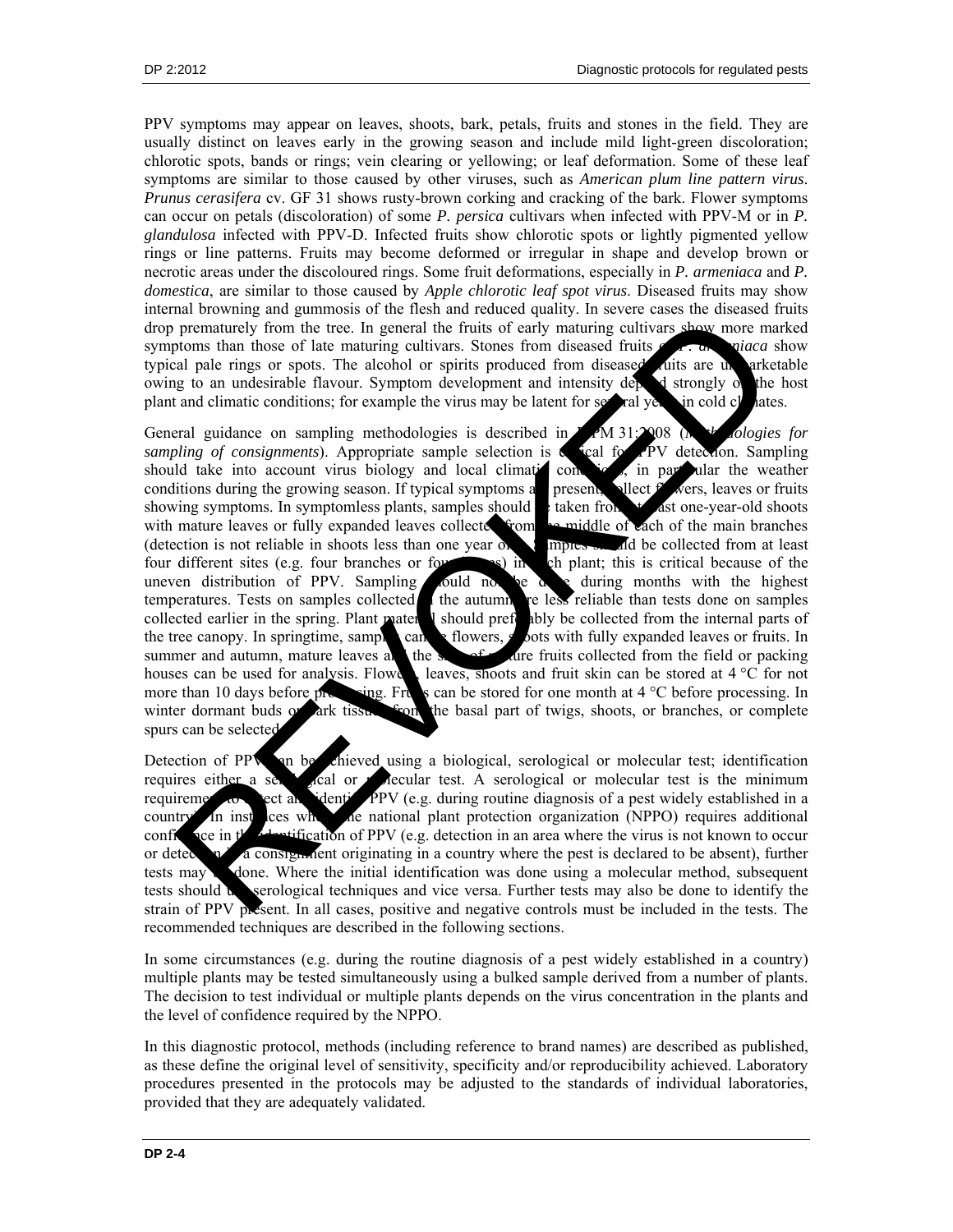## **3.1 Biological detection**

The main indicator plants used for PPV indexing are seedlings of *P. cerasifera* cv. GF31, *P. persica* cv. GF305, *P. persica* × *P. davidiana* cv. Nemaguard, or *P. tomentosa*. Indicator plants are raised from seed, planted in a well-drained soil mixture and maintained in an insect-proof greenhouse between 18 °C and 25 °C until they are large enough to graft (usually 25–30 cm high with a diameter of 3–4 mm). Alternatively seedlings of other *Prunus* species may be grafted with indicator plant scions. The indicators must be graft-inoculated according to conventional methods such as bud grafting (Desvignes, 1999), using at least four replicates per indicator plant. The grafted indicator plants are maintained in the same conditions and, after 3 weeks, are pruned to a few centimetres above the top graft (Gentit, 2006). The grafted plants should be inspected for symptoms for at least 6 weeks. Symptoms, in particular chlorotic banding and patterns, are observed on the new growth after 3–4 weeks and must be compared with positive and healthy controls. Illustrations of symptoms caused by PPV on indicator plants can be found in Damsteegt *et al.* (1997; 2007) and Gentit (2006).

There are no quantitative data published on the specificity, sensitivity or relativity of grading. The method is used widely in certification schemes and is considered a *s*histive ethod of etection. However, it is not a rapid test (symptom development requires several weeks post-increased  $\alpha$ ), it can only be used to test budwood, it requires dedicated facility  $s$  such a temperature-controlled greenhouse space, and the symptoms observed may be confused with the of other graft-transmissible agents. Moreover, there are asymptomatic strains that do not induce symptoms and thus are not detectable on indicator plants. ptomas, in particular chlorotic banding and patterns, are observed on the new growth after<br>the earth pointing and patterns, are observed on the new growth after<br>on indicator plants can be found in Damstegt *et al.* (1997;

## **3.2 Serological detection and identification**

Enzyme-linked immunosorbent assays (ELISA) and highly represented for screening large numbers of samples.

For sample processing, approximately  $0.2$ ,  $0.5$  g of fresh plant material is cut into small pieces and placed in a suitable tube or plastic began Theorem is homogenized in approximately  $4-10$  ml (1:20)  $w/v$ ) of extraction buffer using an electrical tissue homogenizer, or a manual roller, hammer or similar tool. The extraction buffer is phosphate-buffered saline (PBS) pH  $7.2-7.4$ , containing  $2\%$ polyvinylpyrrolidone and 0.2% sodium diethyl dithiocarbamate (Cambra *et al.*, 1994), or an alternative suitably valid ed buffer. Paul material should be homogenized thoroughly and used fresh.

# **3.2.1 Double-and ody studies indirect enzyme-linked immunosorbent assay**

Double-antibody sandwich indirect enzyme-linked immunosorbent assay (DASI)-ELISA, also called triple-anti $\frac{d}{dx}$  dwich  $\frac{d}{dx}$  (TAS)  $\frac{d}{dx}$ . ELISA, should be performed according to Cambra *et al.* (1994) using a specific monoclonal antibody such as  $5B-VIA$ , following the manufacturer's instructions.

 $5B\text{-IV}$  is currently the only monoclonal antibody demonstrated to detect all strains of PPV with high reliability, specificity and sensitivity (Cambra *et al.*, 2006a). In a DIAGPRO ring-test done by 17 laboratories  $\mathbf{u}$  a panel of 10 samples, PPV-infected (PPV-D, PPV-M and PPV-D+M) and healthy samples from France and Spain, DASI-ELISA using the 5B-IVIA monoclonal antibody was 95% accurate (number of true negatives and true positives diagnosed by the technique/number of samples tested). This accuracy was greater than that achieved with either immunocapture reverse transcriptionpolymerase chain reaction (IC-RT-PCR) which was 82% accurate, or co-operational RT-PCR (Co-RT-PCR) which was 94% accurate (Cambra *et al*., 2006c; Olmos *et al*., 2007). The proportion of true negatives (number of true negatives diagnosed by the technique/number of healthy plants) identified by DASI-ELISA using the 5B-IVIA monoclonal antibody was 99.0%, compared with real-time RT-PCR using purified nucleic acid (89.2%) or spotted samples (98.0%), or IC-RT-PCR (96.1%). Capote *et al.* (2009) also reported that there is a 98.8% probability that a positive result obtained in winter with DASI-ELISA using the 5B-IVIA monoclonal antibody was a true positive.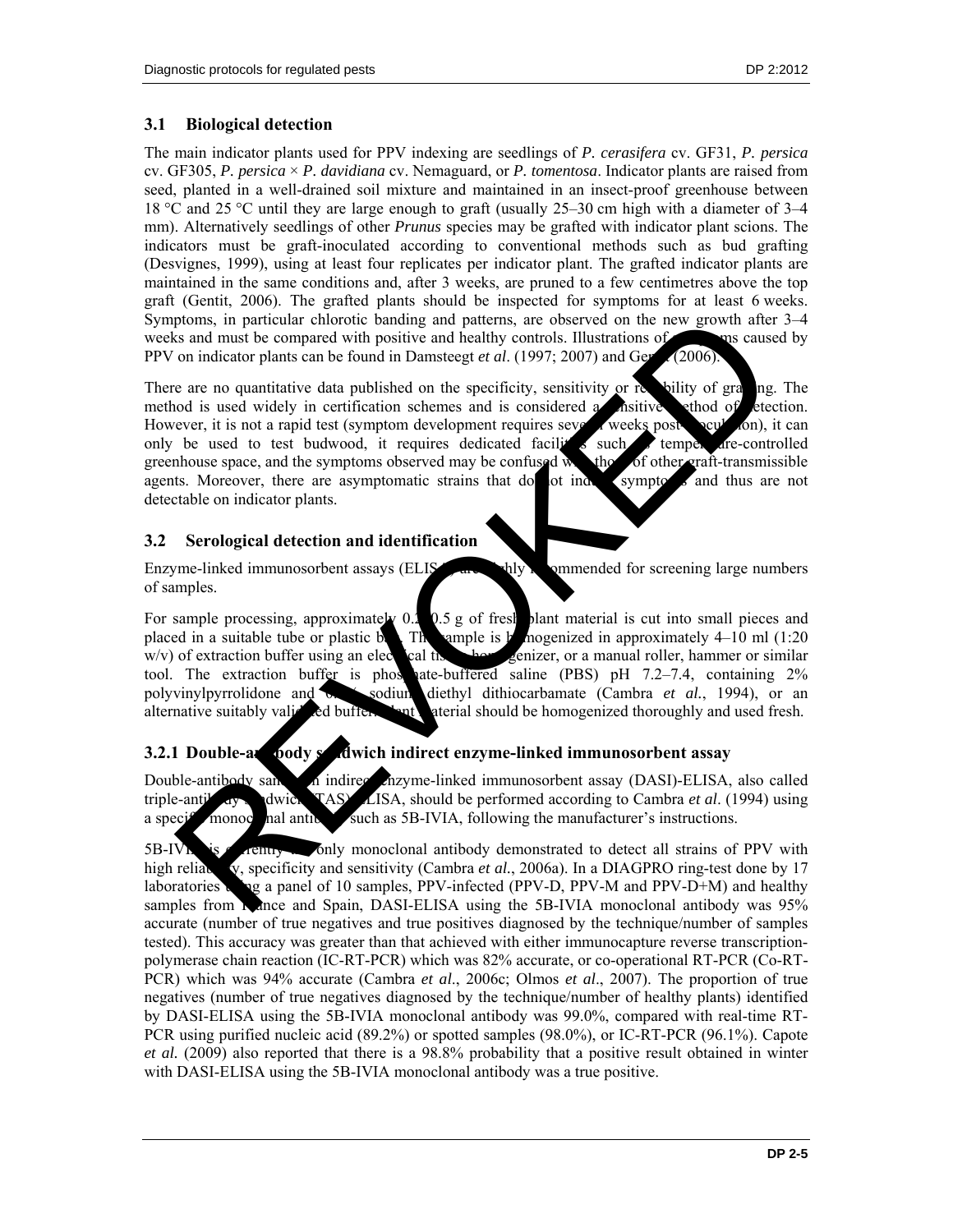### **3.2.2 Double-antibody sandwich enzyme-linked immunosorbent assay**

The conventional or biotin/streptavidin system of double-antibody sandwich (DAS)-ELISA should be performed using kits based on the specific monoclonal antibody 5B-IVIA or on polyclonal antibodies that have been demonstrated to detect all strains of PPV without cross-reacting with other viruses or healthy plant material (Cambra *et al*., 2006a; Capote *et al*., 2009). The test should be done according to the manufacturer's instructions.

Whereas the 5B-IVIA monoclonal antibody detects all PPV strains specifically, sensitively and reliably, some polyclonal antibodies are not specific and have limited sensitivity (Cambra *et al.*, 1994; Cambra *et al.*, 2006a). Therefore the use of additional methods is recommended in situations where polyclonal antibodies have been used in an assay and the NPPO requires additional confidence in the identification of PPV.

#### **3.3 Molecular detection and identification**

Molecular methods using reverse transcription-polymerase chain reaction ( $R$ PCR) may be more expensive and/or time consuming than serological techniques,  $e_{\text{c}}$  consuming than serological techniques,  $e_{\text{c}}$  consuming However, molecular methods, especially real-time RT-PCR, as generally more sensitive than serological techniques. The use of real-time RT-PCR also avoids the net for any post-amplification processing (e.g. gel electrophoresis) and is therefore quicke with  $\sim$  opportunities. processing (e.g. gel electrophoresis) and is therefore quicker with less opportunity for contamination than conventional PCR.

With the exception of immunocapture (IC)-RT-PCR  $\bullet$  r which RNA isolation is not required), RNA extraction should be done using appropriately validated **provides**  $\frac{1}{2}$  protocols. The samples should be placed in individual plastic bags to avoid cross-contaming **the straction** during extraction. Alternatively for real-time RT-PCR, spotted plant extracts, printed tissue sections or squashes of plant material can be immobilized on blotting paper or nylon membranes and halysed by real-time RT-PCR (Olmos *et al.*, 2005; Osman and Rowhani, 2006; Capote *et al.*, 2009. It is not recommended to use spotted or tissue-printed samples in conventional PCR because of the lower sensitivity compared with real-time RT-PCR. EXPRESS PROFESSION AND MANUFACTURE CONTENT AND SERVICE CONTENT AND SERVICE CONTENT AND MANUFACTURE CONTENT AND SERVICE CONTENT AND SERVICE CONTENT AND SERVICE CONTENT AND SERVICE CONTENT AND SERVICE CONTENT AND SERVICE CO

Each method describes the volume of  $\epsilon$  tracted sample that should be used as a template. Depending on the sensitivity of the method the minimum concentration of template required to detect PPV varies as follows: RT-PCR,  $100^{\circ}$  g RNA  $_{\text{m-l}}$ ; Co-RT-PCR, 1 fg RNA template ml-1; and real-time RT-PCR,  $2$  fg RNA template ml-1.

## **3.3.1 Reverse transcription-polymerase chain reaction**

The RT-PC<sup>R</sup> pers used in this assay are either the primers of Wetzel *et al.* (1991):

ACT ACA CTC CC-3') P2 (5<sup>-1</sup>-CT ACA GCC TCG CCA GA-3')

or the simers of Levy and Hadidi (1994):

3<sup>'</sup>NC<sub>Sense</sub> (5'-GTA GTG GTC TCG GTA TCT ATC ATA-3')

3′NCR antisense (5′-GTC TCT TGC ACA AGA ACT ATA ACC-3′).

The 25 μl reaction mixture is composed as follows: 1 μM of each primer (P1/P2 or the 3′NCR primer pair), 250 μM dNTPs, 1 unit AMV reverse transcriptase, 0.5 units Taq DNA polymerase, 2.5 μl 10 × Taq polymerase buffer, 1.5 mM MgCl<sub>2</sub>,  $0.3\%$  Triton X-100 and 5 μl RNA template. The reaction is performed under the following thermocycling conditions: 45 min at 42 °C, 2 min at 94 ºC, 40 cycles of 30 s at 94 °C, 30 s at either 60 °C (P1/P2 primers) or 62 °C (3′NCR primers), and 1 min at 72 °C, followed by a final extension for 10 min at  $72^{\circ}$ C. The PCR products are analysed by gel electrophoresis. The P1/P2 and 3′NCR primers produce a 243 base pair (bp) and 220 bp amplicon, respectively.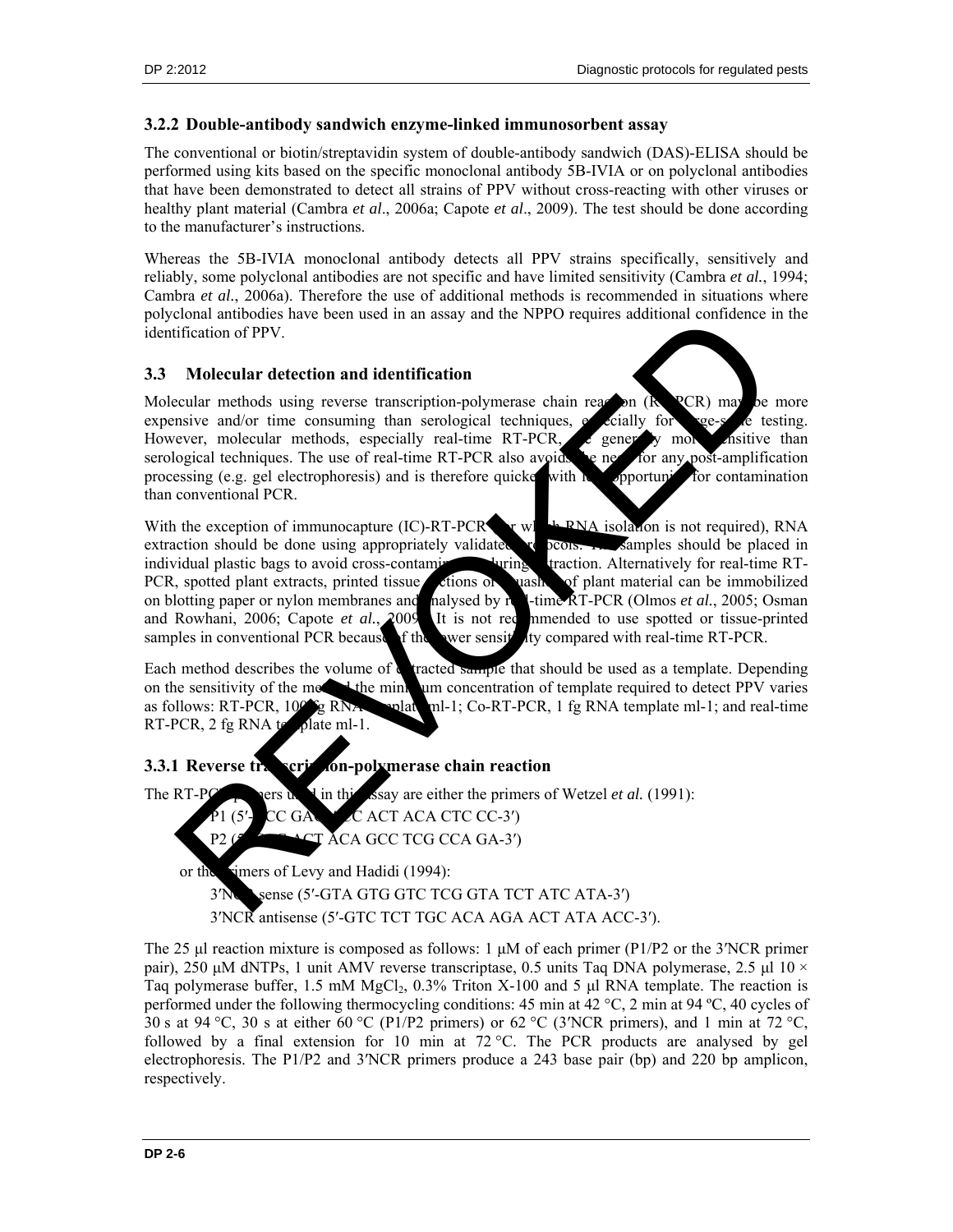The method of Wetzel *et al.* (1991) was evaluated by testing PPV isolates from Mediterranean areas (Cyprus, Egypt, France, Greece, Spain and Turkey). The assay was able to detect 10 fg of viral RNA, corresponding to 2 000 viral particles (Wetzel *et al.*, 1991). The method of Levy and Hadidi (1994) was evaluated using PPV isolates from Egypt, France, Germany, Greece, Hungary, Italy, Spain and Romania.

## **3.3.2 Immunocapture reverse transcription-polymerase chain reaction**

The immunocapture phase should be performed according to Wetzel *et al.* (1992), using plant sap extracted as in section 3.2 using individual tubes or plastic bags to avoid contamination.

Prepare a dilution  $(1 \mu g \text{ ml}^{-1})$  of polyclonal antibodies or PPV-specific monoclonal antibody (5B-IVIA) in carbonate buffer pH 9.6. Add 100 µl of the diluted antibodies into PCR  $t$  and incubate at 37 °C for 3 h. Wash the tubes twice with 150 μl of sterile PBS-Tween (washing buffer). Rinse the tubes twice with RNase-free water. Clarify 100  $\mu$  of plant extract (see sect 1 3.2) by centrifugation (5 min at 15 500  $\times$  g), and add the supernatant to the coated PCR tubes. Incur  $\approx$  for 2 h on ice or at 37 °C. Wash the tubes three times with 150  $\mu$ l of sterile PBS-Tween. Prepare RT-PC reaction mixture as described in section 3.3.1 using the primers of Wetzel  $e^t$  al. (1992), and directly to the coated PCR tubes. Perform the amplification as described in section  $(3.3.1$ . are a dilution (1 ug mil<sup>11</sup>) of polyclonal antibodies or PPV-specife monoclonal antibodies and inclusion and inclusion of the diluted antibodies into PCR and inclusion of the state. Clarify 100 ul of sterile PBS-Tween (w

IC-RT-PCR generally requires the use of specific antibodi<sup>d</sup>, although direct-binding methods may eliminate this requirement. IC-RT-PCR using the  $5B-IVIA$  monoclonal and  $100$  has been validated in a DIAGPRO ring-test showing an accuracy of 82% for PPV etection (Cambra *et al.*, 2006c; Olmos *et al.*, 2007). Capote *et al.* (2009) reported that there is a  $\frac{8\%}{8\%}$  **probability that a positive result obtained** in winter with IC-RT-PCR using the 5B-IVIA monoclonal body was a true positive.

## **3.3.3 Co-operational reverse transcription-polymerate chain reaction**

The RT-PCR primers used in this  $\triangle$ o-operational (Co). IT-PCR assay are the primers of Olmos, Bertolini and Cambra (2002):

Internal primer P1 (5′-ACC  $\bigcirc$  G ACC ACA CTC CC-3′) Internal primer P2<sup>6</sup><sup>-x</sup>-CAG ACT ACA GCC TCG CCA GA-3<sup>'</sup>) External primer P10 (5°CACAGG ATG CTA ACAGGA-3′) External primer P20 (5′-AAA GCA TAC ATG CCA AGG TA-3′).

The 25 ul reaction ixture is composed as follows:  $0.1 \mu M$  of P1 and P2 primers,  $0.05 \mu M$  of P10 and P20 primers, 400 μM density and AMV reverse transcriptase, 1 unit Taq DNA polymerase, 2 μl  $10 \times \text{reac}$  and buffer, 3 mM MgC<sub>l2</sub>, 5% DMSO, 0.3% Triton X-100 and 5 μl RNA template. The RT-PCR is efformed under the flowing thermocycling conditions: 45 min at 42 °C, 2 min at 94 °C, 60 cycles of 15 s  $\sim$  15 s at 50 °C, and 30 s at 72 °C, followed by a final extension for 10 min at 72 °C.

The RT-PCR reaction is coupled to a colorimetric detection of amplicons using a 3<sup>'</sup>digoxigenin (DIG)-labelled PPV universal probe (5′-TCG TTT ATT TGG CTT GGA TGG AA-DIG-3′) as follows. Denature the amplified cDNA at 95 °C for 5 min and immediately place on ice. Place 1 μl of sample on a nylon membrane. Dry the membrane at room temperature and UV cross-link in a transilluminator for 4 min at 254 nm. For pre-hybridization, place the membrane in a hybridization tube at 60 °C for 1 h using a standard hybridization buffer. Discard the solution and perform the hybridization by mixing the 3′DIG-labelled probe with standard hybridization buffer at a final concentration of 10 pmol ml<sup>-1</sup>, before incubating for 2 h at 60 °C. Wash the membrane twice for 15 min at room temperature with  $2 \times$  washing solution, and twice for 15 min at room temperature with  $0.5 \times$  washing solution. Equilibrate the membrane for 2 min in washing buffer before soaking for 30 min in sterilized 1%blocking solution (1 g blocking reagent dissolved in 100 ml maleic acid buffer). Incubate the membrane at room temperature with anti-DIG-alkaline phosphatase conjugate antibodies at a working concentration of 1:5 000 (150 units litre<sup>-1</sup>) in 1% blocking solution (w/v) for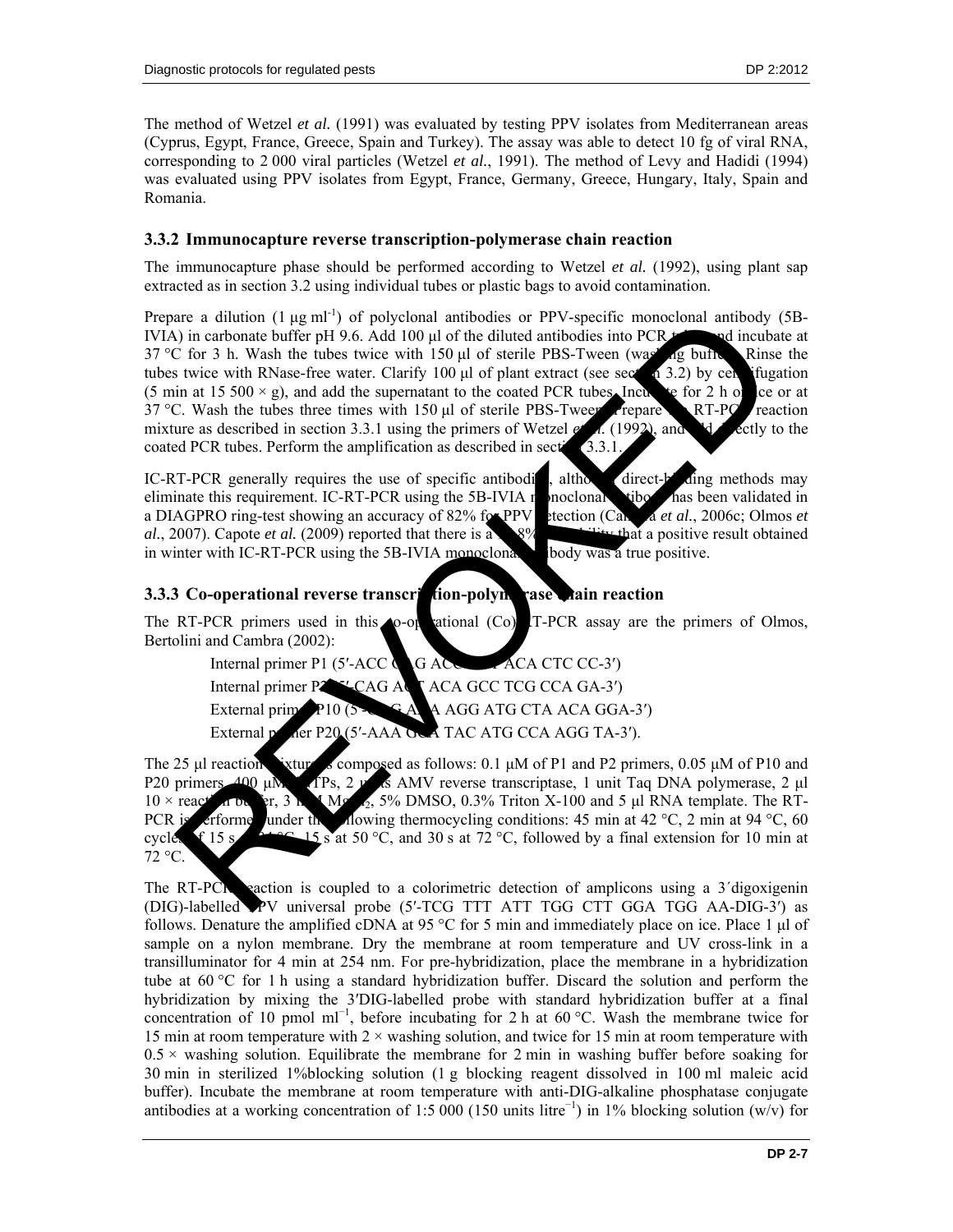30 min. Wash the membrane twice for 15 min with washing buffer, and equilibrate for 2 min with detection buffer (100 mM Tris-HCl, 100 mM NaCl, pH 9.5). The substrate solution is prepared by mixing 45 μl NBT solution (75 mg ml<sup>-1</sup> nitro blue tetrazolium salt in 70% (v/v) dimethylformamide) and 35 μl BCIP solution (50 mg ml<sup>-1</sup> 5-bromo-4chloro-3indolyl phosphate toluidinium salt in 100% dimethylformamide) in 10 ml of detection buffer. After incubation with the substrate stop the reaction by washing with water.

This method was 100 times more sensitive than RT-PCR using the assay of Wetzel *et al.* (1991) (Olmos*,* Bertolini and Cambra, 2002). The method was validated in the DIAGPRO ring-test and had an accuracy of 94% (Cambra *et al.*, 2006c; Olmos *et al.*, 2007).

## **3.3.4 Real-time reverse transcription-polymerase chain reaction**

Real-time RT-PCR can be performed using either TaqMan or SYBR Green I. Wo TaqMan methods have been described for universal detection of PPV (Schneider *et al.*, 2004; Imos *et al.*, 205). The primers and TaqMan probe used in the first assay are those reported by Schnender *et al.* (200<sup>2</sup>):

Forward primer (5'-CCA ATA AAG CCA TTG TTG GAT Reverse primer (5'-TGA ATT CCA TAC CTT GGC A) TaqMan probe (5'-FAM-CTT CAG CCA CGT TAC TGAAT GTG CCA-TAMRA-3').

The 25 µl reaction mixture is composed as follows:  $1 \times r$  ction m. (0.2 mM of each dNTP and 1.2 mM  $MgSO<sub>4</sub>$ , 200 nM of forward and reverse primers,  $\Box$  0 nM TaqMan probe, 4.8 mM  $MgSO<sub>4</sub>$ , 0.5 μl RT/Platinum<sup>®</sup> Taq mix (Superscript<sup>TM</sup> One-Step RT-Possible Platinum<sup>®</sup> Taq kit; Invitrogen)<sup>1</sup> and 5  $\mu$ l RNA template. The RT-PCR is performed under the following thermocycling conditions: 15 min at 52 °C, 5 min at 95 °C, 60 cycles of 15 °C, and 30 s at 60 °C. The PCR products are analysed in real-time according to the equipment manufacturery instructions. **FREED FOR CONSIDERATION** The CASE CONSIDERATION of SURVEY CAN ACT CASE CONSIDERATION CONSIDERATION CONSIDERATION CONSIDERATION CONSIDERATION CONSIDERATION CONSIDERATION CONSIDERATION CONSIDERATION CONSIDERATION CONSIDERA

The method of Schneider *et al.* (2004) was evaluated by sting PPV isolates from the United States, strains PPV-C PPV-D PPV-EA and NPV-C and eight her viral species. The method was specific strains PPV-C, PPV-D, PPV-EA and PPV- and eight her viral species. The method was specific and able to detect consistently  $10-20$  for viral RNA (see *et al.*, 2004). The method could also detect PPV in a number of hosts and in the leaves, stems, buds and roots of *P. persica*.

The primers and TaqMan probe  $\frac{1}{2}$  in the second assay are those reported by Olmos *et al.* (2005):

P241 primer (5'-CGT TTA TTT GC TTG GAT GGA A-3') P316D primer (5' GAT TAA CAT CAC CAG CGG TGT G-3') P316M primer (5'-GAT TCA CGT CAC CAG CGG TGT G-3') A-CGT CGG AAC ACA AGA AGA GGA CAC AGA-TAMRA-3').

The 2<sup>5</sup> μl react<sup>ing</sup> mixture is composed as follows: 1 μM of P241 primer, 0.5 μM each of P316D and P316M primary 18, 200 nm TaqMan probe,  $1 \times$  TaqMan Universal PCR Master Mix (Applied Biosystem  $1 \times$  MultiScribe and RNase Inhibitor Mix (Applied Biosystems)<sup>3</sup> and 5 μl RNA template. The **T-PCR** is performed under the following thermocycling conditions: 30 min at 48 °C,

l

<sup>&</sup>lt;sup>1</sup> The use of the brand Invitrogen for the Superscript<sup>™</sup> One-Step RT-PCR with Platinum<sup>®</sup> Taq kit in this diagnostic protocol implies no approval of them to the exclusion of others that may also be suitable. This information is given for the convenience of users of this protocol and does not constitute an endorsement by the CPM of the chemical, reagent and/or equipment named. Equivalent products may be used if they can be shown to lead to the same results.

<sup>2</sup> The use of the brand Applied Biosystems for the TaqMan Universal PCR Master Mix and the MultiScribe and RNase Inhibitor Mix in this diagnostic protocol implies no approval of them to the exclusion of others that may also be suitable. This information is given for the convenience of users of this protocol and does not constitute an endorsement by the CPM of the chemical, reagent and/or equipment named. Equivalent products may be used if they can be shown to lead to the same results.

<sup>&</sup>lt;sup>3</sup> See footnote 2.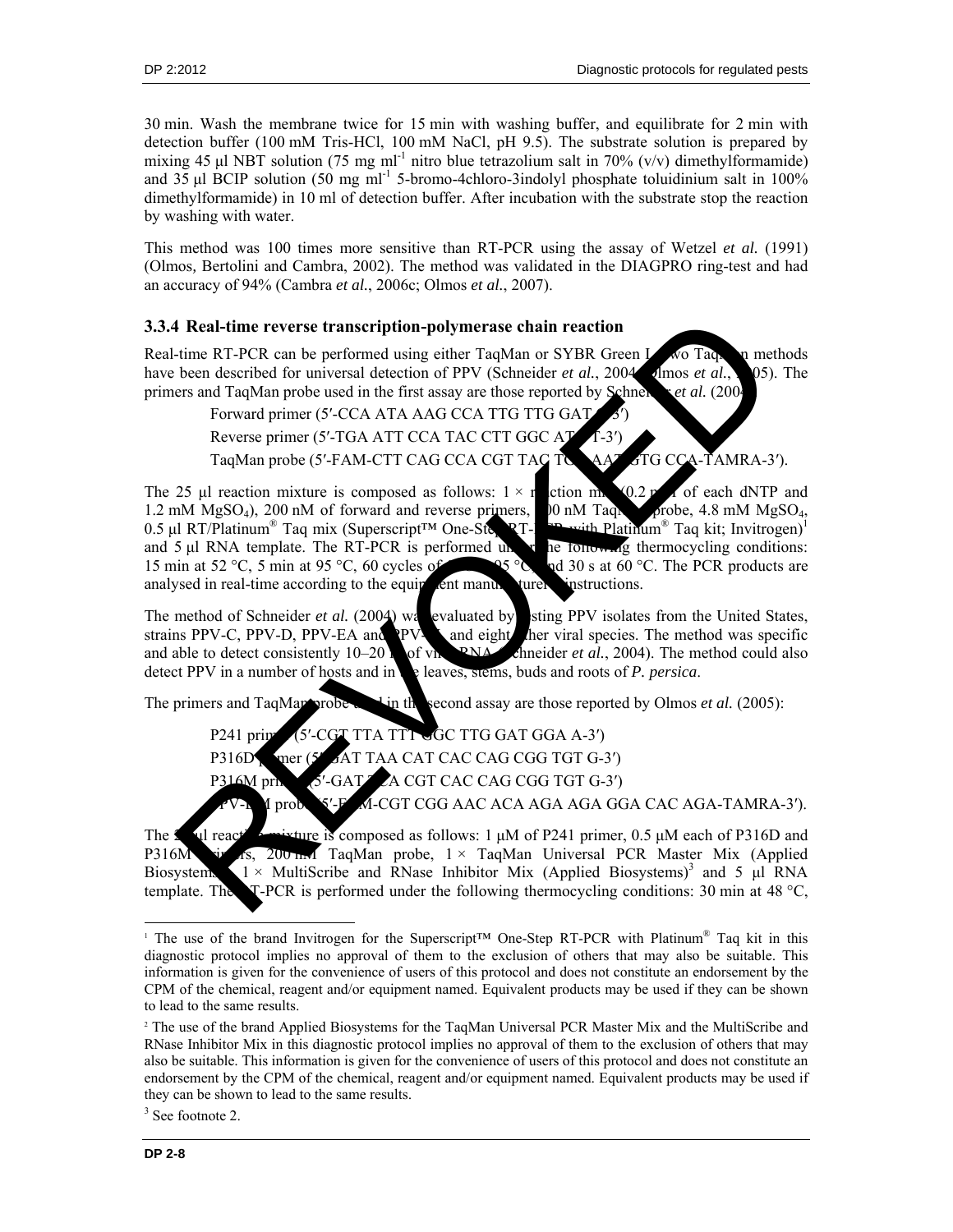10 min at 95 °C, 40 cycles of 15 s at 95 °C, and 60 s at 60 °C. The PCR products are analysed in realtime according to the equipment manufacturer's instructions.

The method of Olmos *et al.* (2005) was evaluated using three isolates each of PPV-D and PPV-M, and was 1 000 times more sensitive than DASI-ELISA using the 5B-IVIA monoclonal antibody. The proportion of true positives (number of true positives diagnosed by the technique/number of PPVinfected plants) identified correctly by real-time RT-PCR using TaqMan (Olmos *et al.*, 2005) and purified nucleic acid was 97.5%, compared with real-time RT-PCR using spotted samples (93.6%), immunocapture RT-PCR (91.5%) or DASI-ELISA using the 5B-IVIA monoclonal antibody (86.6%) (Capote *et al.*, 2009).

Varga and James (2005) described a SYBR Green I method for the simultaneous detection of PPV and identification of D and M strains:

P1 (5′-ACC GAG ACC ACT ACA CTC CC-3′) PPV-U (5′-TGA AGG CAG CAG CAT TGA GA-3′) PPV-FD (5′-TCA ACG ACA CCC GTA CGG GC-3′) PPV-FM (5′-GGT GCA TCG AAA ACG GAA CG-3′) PPV-RR (5'-CTC TTC TTG TGT TCC GAC GTT TC

The following internal control primers may be included to enture the correct performance of the assay: Nad5-F (5'-GAT GCT TCT TGG GGC TTC TTG T-3') Nad5-R (5'-CTC CAG TCA CCA ACA TT GCA

A two-step RT-PCR protocol is used. The RT reaction is employed as follows: 2 μl of 10 μM P1 primer, 2 μl of 10 μM Nad5-R primer, 4 μg total RN and 5 μl water. Incubate at 72 °C for 5 min, place on ice. Add 4 μl 5 × first strand buff (Invitrogen) 2 μl M DTT, 1 μl 10 mM dNTPs, 0.5 μl place on ice. Add 4 μl  $5 \times$  first strand buff  $2 \mu$ l  $\lambda$  M DTT, 1  $\mu$ l 10 mM dNTPs, 0.5  $\mu$ l RNaseOUT<sup>™</sup> (40 units  $\mu$ <sup>-1</sup>) (Invitrogen<sup>5</sup>  $, 1$  μl Superscript<sup>™</sup> II (Invitrogen)<sup>6</sup> and 2.5 μl water. Incubate at 42 °C for 60 min followed by 9 °C for  $\sin$  min. The 24 µl PCR reaction mixture is composed as follows:  $400 \text{ nM}$  PPV-U rimer,  $\overline{90 \text{ nM}}$  V-FM primer, 150 nM PPV-FD primer, 200 nM PPV-RR primer, 100 nM Nad5-F p mer, 100 nM Nad5-R primer, 200 μM dNTPs, 2mM MgCl<sub>2</sub>,  $1 \times$  Karsai buffer (Karsai a (2002), 42 000 SYBR Green I (Sigma)<sup>7</sup> and 0.1 μl Platinum<sup>®</sup> Taq  $1 \times$  Karsai buffer (Karsai **et al.**, 2002), 42 000 SYBR Green I (Sigma)<sup>7</sup> and 0.1 μl Platinum<sup>®</sup> Taq.  $DNA high fidelity polyerase (In, 1988)$ The reaction mixture and  $1 \mu l$  of diluted cDNA (1:4) are added to a sterile PC tube. The PCR erformed under the following thermocycling conditions: 2 min at 95 °C,  $3^{\circ}$  cycles  $\circ$  15 s at 95 °C, and 60 s at 60 °C. Melting curve analysis is done by incubation at 60 $\degree$ at 0.1  $\degree$ C s<sup>-1</sup> with a smooth curve setting averaging 1 point. Following the conditions of Varga and James  $(20\%)$ , the melting temperatures for each product are: a and Janeary (2005) described a SYBR Green I method for the simultaneous detection of PPV<br>
Fiftherion of D and M strains:<br>
PI (5'-ACC GAG ACC ACT ACA CTC CC-3')<br>
PPV-FD (5'-TCA AGG CAG CAG CAT TGA GA-3')<br>
PPV-FD (5'-TCA

 $\overline{\mathbf{h}}$  (74 bp fragment): 80.08–81.52 °C D strains (114 bp  $\Box$  agment): 84.3–84.43 °C  $\beta$  fragment): 85.34–86.11 °C rnal control (181 bp fragment):  $82.45 - 82.63$  °C.

<sup>&</sup>lt;sup>4</sup> The use of the brand Invitrogen for the first strand buffer, RNaseOUT™, Superscript™ II and Platinum<sup>®</sup> Taq DNA high fidelity polymerase in this diagnostic protocol implies no approval of them to the exclusion of others that may also be suitable. This information is given for the convenience of users of this protocol and does not constitute an endorsement by the CPM of the chemical, reagent and/or equipment named. Equivalent products may be used if they can be shown to lead to the same results.

<sup>5</sup> See footnote 4.

<sup>6</sup> See footnote 4.

 $<sup>7</sup>$  The use of the brand Sigma for SYBR Green I in this diagnostic protocol implies no approval of it to the</sup> exclusion of others that may also be suitable. This information is given for the convenience of users of this protocol and does not constitute an endorsement by the CPM of the chemical, reagent and/or equipment named. Equivalent products may be used if they can be shown to lead to the same results.

<sup>8</sup> See footnote 4.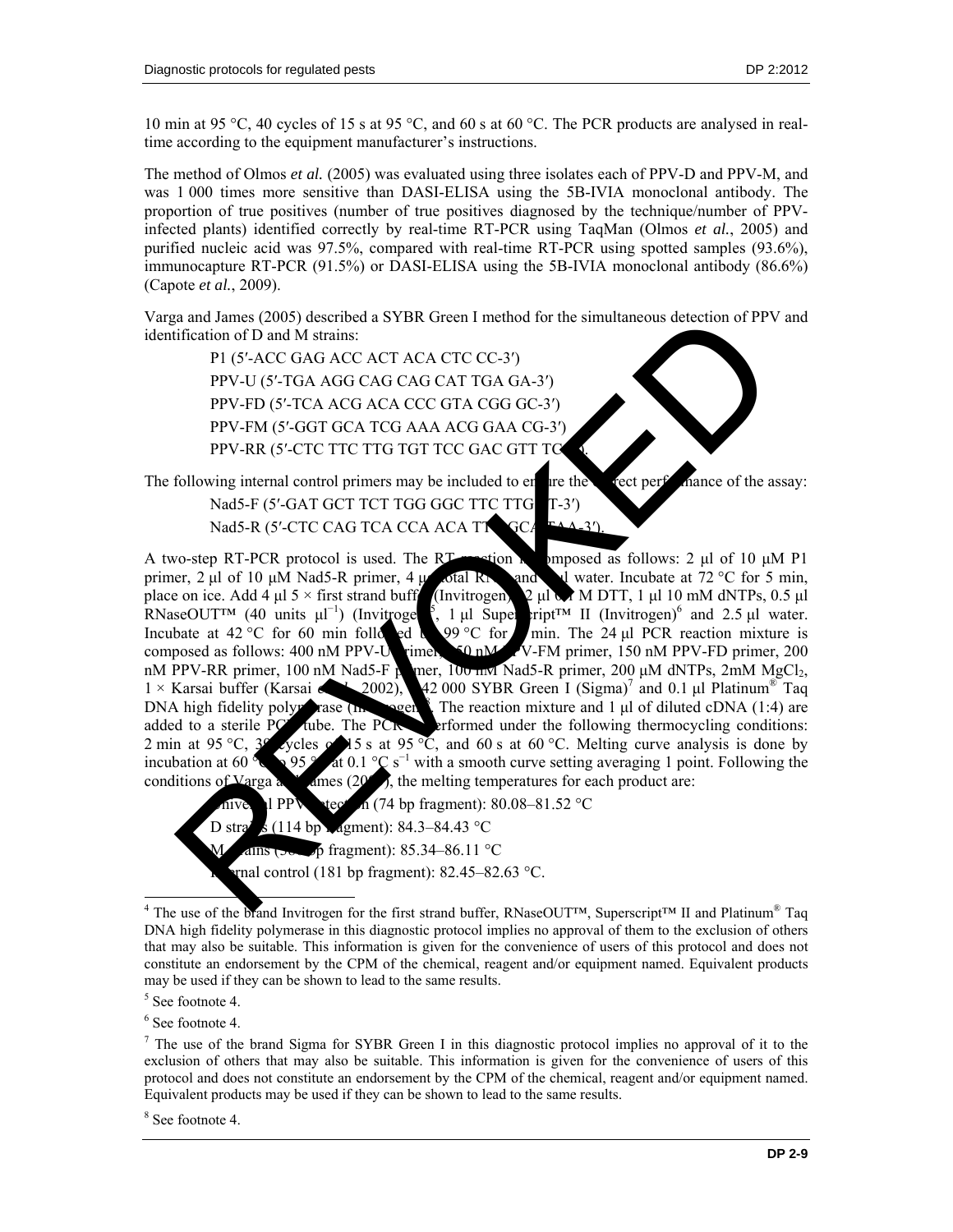The method of Varga and James (2005) was evaluated using isolates of PPV-C, PPV-D, PPV-EA, PPV-M and an uncharacterized strain in *Nicotiana* and *Prunus* species.

### **4. Identification of Strains**

This section describes additional methods (using DASI-ELISA, RT-PCR, Co-RT-PCR and real-time RT-PCR) for identification of PPV strains (see Figure 1). Strain identification is not an essential component of PPV identification but an NPPO may wish to determine the identity of the strain to assist in predicting its epidemiological behaviour.

Given the variability of PPV, techniques other than sequencing or some PCR-based assays (see below) may provide erroneous results with a small percentage of isolates. However, it is generally possible to discriminate the D and M types of PPV using the serological or molecular  $\epsilon$  only see described (Cambra *et al.*, 2006a; Candresse and Cambra, 2006; Capote *et al.*, 2006).



**Figure 1:** Methods for the interference of *Plum pox virus*.

Further  $t$  is may be done in instances where the NPPO requires additional confidence in the identification of PV type. Sequencing of the complete PPV genome, or complete or partial coat protein, P3-6K and cytoplasmic inclusion protein genes should also be done where atypical or undescribed  $\sqrt{\text{p}}$  pes are present.

## **4.1 Serological identification of strains**

DASI-ELISA for differentiation between the two main PPV types (D and M) should be performed according to Cambra *et al.* (1994), using D- and M-specific monoclonal antibodies (Cambra *et al.*, 1994; Boscia *et al.*, 1997), according to the manufacturer's instructions.

This method has been validated in the DIAGPRO ring-test showing an accuracy of 84% for PPV-D detection and 89% for PPV-M detection (Cambra *et al.*, 2006c; Olmos *et al.*, 2007). The 4D monoclonal antibody is PPV-D specific but does not react with all PPV-D isolates. In addition, the AL monoclonal antibody used for PPV-M detection reacts with isolates belonging to strains M, Rec and T since these groups share the same coat protein sequence. Therefore a molecular test is required to differentiate between M, Rec and T types detected using an M-specific monoclonal antibody.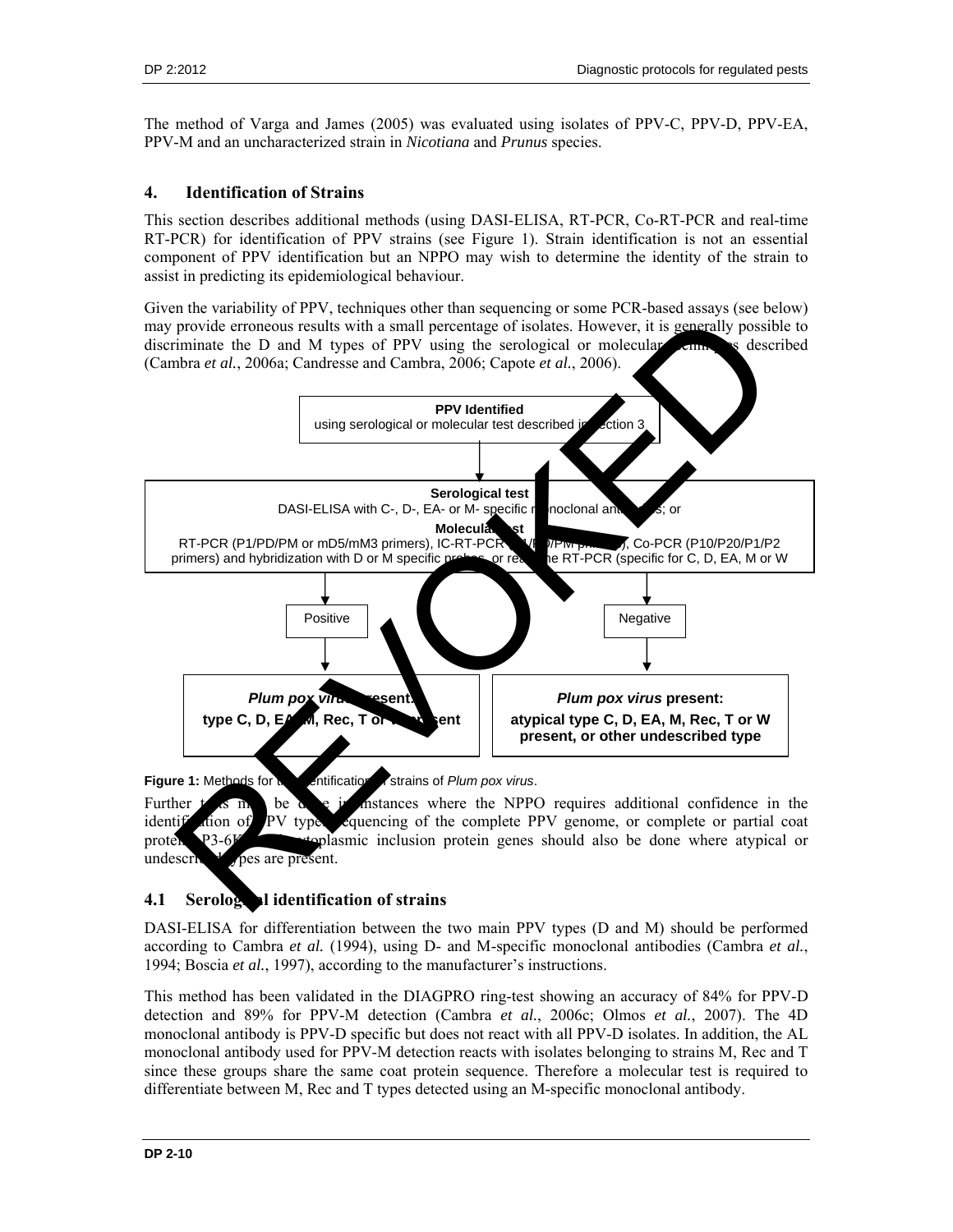Serological identification of PPV isolates from EA and C groups may be done by DASI-ELISA using the EA- and/or the C-specific monoclonal antibodies described by Myrta *et al.* (1998, 2000). However, these tests need to be validated.

#### **4.2 Molecular identification of strains**

#### **4.2.1 Reverse transcription-polymerase chain reaction**

PPV-D and PPV-M are identified using the primers described by Olmos *et al.* (1997):

P1 (5′-ACC GAG ACC ACT ACA CTC CC-3′) PD (5′-CTT CAA CGA CAC CCG TAC GG-3′) or PM (5′-CTT CAA CAA CGC CTG TGC GT -3′).

The 25 μl reaction mixture is composed as follows:  $1 \mu M$  of P1 primer,  $1 \mu M$  of either P or PM primer, 250 μM dNTPs, 1 unit AMV reverse transcriptase (10 units μl  $0.5$  units q DNA polymerase (5 units  $\mu$ <sup>-1</sup>), 2.5  $\mu$ 1 10 × Taq polymerase buffer, 1.5 mM  $\mu$ <sub>2</sub>Cl<sub>2</sub>, 0.3% Triton X<sub>1</sub>100, 2% formamide and 5 μl RNA template. The RT-PCR is performed up of the following the mocycling conditions: 45 min at 42 °C, 2 min at 94 °C, 40 cycles of 30 s at  $4^{\circ}$ C, 30 at 60  $^{\circ}$  and 1 min at 72 °C, followed by a final extension for 10 min at 72 °C. The **PCR products are analysed by gel** electrophoresis. The P1/PD and P1/PM primers produce a 198 amplicon. The method was evaluated using six isolates of PPV-D and four PPV-M isolates. PD (SC-C-11 CAR CAR ACC CLOUDING THE TIME IN THE TOWOTHER CAR ACCED TREET (SURFACE CLOUDING THE TOWOTHER CAR THE TOWOTHER CHOUNTS (SURFACE CLOUDING THE TOWOTHER CAR THE TOWOTHER CHOUNTS (SURFACE C) and the set of the set

PPV-Rec is identified using the mD5/mM3 Rec-specific primers described by Subr, Pittnerova and Glasa (2004):

mD5 (5'-TAT GTC ACA TAA AG mM3 (5'-CAT TTC CAT AAA $\bigcirc$ C CAA A

The 25  $\mu$ I reaction mixture is composed as pllows (moding of from Šubr, Pittnerova and Glasa, 2004):  $1 \mu M$  of each primer, 250 μM dNTPs, 1 units  $MN$  reverse transcriptation  $^{-1}$ ), 0.5 units Taq DNA polymerase (5 units  $\mu l^{-1}$  $0 \times 1$  erase buffer, 2.5 mM MgCl<sub>2</sub>, 0.3% Triton X-100 and 5  $\mu$ l of extracted RNA (see section 3.3). The PCR product of 605 bp is analysed by gel electrophoresis.

## **4.2.2 Immunocapture reverse transcription-polymerase chain reaction**

The immunocapture phase should be performed as described in section  $3.3.2$ . The PCR reaction mixture is added direction to the  $\alpha$  and PCR tubes. Identification of PPV-D and PPV-M detection is done as described in section 4.

## **4.2.3** Cope **Reverse transcription-polymerase chain reaction**

Identification of PPV-D or PPV-M should be done as described in section 3.3.3 using 3<sup> $\text{DIG-labeled}$ </sup> probes specific for D and M strains (Olmos, Bertolini and Cambra, 2002):

PPV-D Specific Probe: 5′-CTT CAA CGA CAC CCG TAC GGG CA-DIG-3′ PPV-M Specific Probe: 5′-AAC GCC TGT GCG TGC ACG T-DIG-3′.

The prehybridization and hybridization steps are performed at 50 °C with standard prehybridization and hybridization buffers  $+30\%$  formamide (for PPV-D identification) and  $+50\%$  formamide (for PPV-M identification). The blocking solution is used at  $2\%$  (w/v).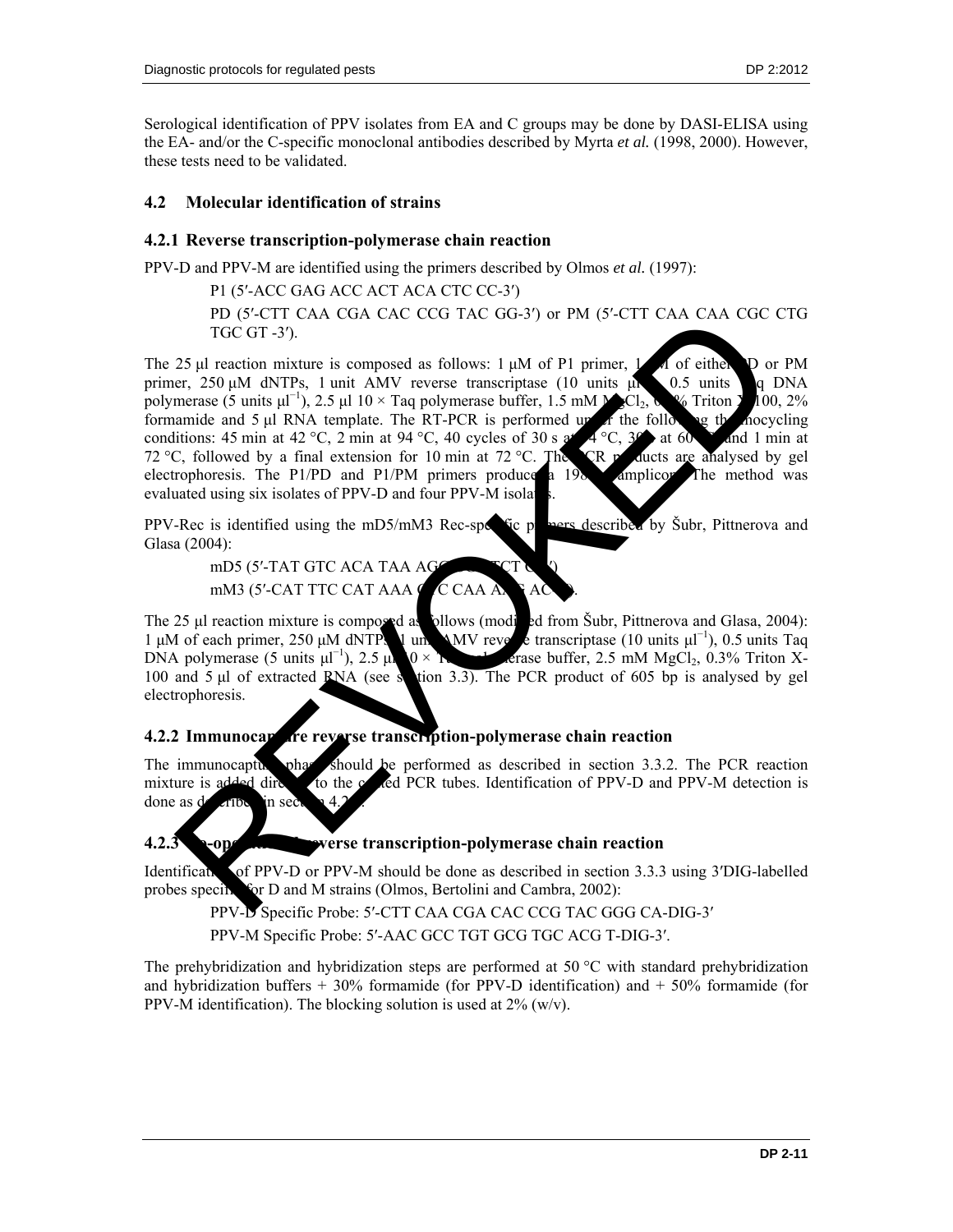### **4.2.4 Real-time reverse transcription-polymerase chain reaction**

PPV-D and PPV-M are specifically identified using either SYBR Green I chemistry according to the method of Varga and James (2005) (see section 3.3.4) or the TaqMan method described by Capote *et al.* (2006).

The primers and TaqMan probes used in the method of Capote *et al*. (2006) are:

PPV-MGB-F primer (5′-CAG ACT ACA GCC TCG CCA GA-3′) PPV-MGB-R primer (5′-CTC AAT GCT GCT GCC TTC AT-3′) MGB-D probe (5′- FAM-TTC AAC GAC ACC CGT A-MGB-3′) MGB-M probe (5′-FAM-TTC AAC AAC GCC TGT G-MGB-3′).

The 25 μl reaction mixture is composed as follows: 1 μM of each primer, 150  $\mu$  MGB- $\mu$  MGB-M FAM probe,  $1 \times$  TaqMan Universal PCR Master Mix (Applied Biosystems)  $1 \times$  Multi ribe and RNase Inhibitor Mix (Applied Biosystems)<sup>10</sup> and 5 µl of RNA template (see section 3.3). The RT-PCR is performed under the following thermocycling conditions: 30 min at  $\sim 48 \degree C$ ,  $\gamma$  min at  $\sim 5 \degree C$ , 40 cycles of 15 s at 95 °C, and 60 s at 60 °C. The PCR products are analysed in real time according to the manufacturer's instructions. The method has been evaluated  $\frac{1}{2}$  12 is also each of PPV-D and PPV-M, and 14 samples co-infected with both types.

PPV-C, PPV-EA and PPV-W are specifically identified using SYBR Green I chemistry according to the method of Varga and James (2006). The primers used in  $\Box$  is method a

P1 (5'-ACC GAG ACC ACT ACA CTC CO PPV-U (5'-TGA AGG CAG CAG C PPV-RR (5'-CTC TTC TTG TGT TCC GAC

The following internal control primers may be included to have the correct performance of the assay:

Nad5-F (5'-GAT GCT TCT TGG GC TTC T  $G$  TT-3')

Nad5-R (5'-CTC CAG TCA CA ACA TAA-3').

The 25 μl RT-PCR reaction is emposed as follows: 2.5 μl of a 1:10 (v/v) water dilution of extracted RNA (see section 3.3) and 22.5 μl of master mix. The master mix has the following composition: 2.5 μl of Karsai Buffer (Karsai *et al.*, 2002); 0.5 μl each of 5 μM primers PPV-U, PPV-RR or P1, Nad5R and Nad5F<sub>10.5</sub> μl of  $\bullet$  mM dNTPs; 1 μl of 50 mM MgCl<sub>2</sub>; 0.2 μl of RNaseOUT<sup>M</sup> (40 units  $\mu$ l $^{-1}$ ; Invitrogen)<sup>11</sup>,  $\mathbf{1}$   $\mu$  Superscript<sup>TM</sup> III (200 units  $\mu$ <sup>1-1</sup>; Invitrogen)<sup>12</sup>; 0.1  $\mu$ l of Platinum<sup>®</sup> Taq DNA high fidelity polymerase (5  $\mu$ <sup>1</sup>, Invitrogen)<sup>13</sup>; and 1 μl of 1:5 000 (in TE, pH 7.5) SYBR Green I  $\mu$  in 16.1 ul der. The reaction is performed under the following thermocycling MGB-M probe (5'-FAM-TTC AAC AAC GCC TGT G-MGB-3).<br>
25 µI reaction mixture is composed as follows: 1 µM of each primer, 150<br>
19 µ reaction mixture is composed as follows: 1 µM of each primer, 150<br>
18 µ reaction for Manu In

 $12$  See footnote 11.

l <sup>9</sup> The use of the and Applied Biosystems for the TaqMan Universal PCR Master Mix and the MultiScribe and RNase Inhibitor Mix in this diagnostic protocol implies no approval of them to the exclusion of others that may also be suitable. This information is given for the convenience of users of this protocol and does not constitute an endorsement by the CPM of the chemical, reagent and/or equipment named. Equivalent products may be used if they can be shown to lead to the same results.

<sup>&</sup>lt;sup>10</sup> See footnote 9.

<sup>&</sup>lt;sup>11</sup> The use of the brand Invitrogen for RNaseOUT<sup>TM</sup>, Superscript<sup>TM</sup> II and Platinum<sup>®</sup> Taq DNA high fidelity polymerase in this diagnostic protocol implies no approval of them to the exclusion of others that may also be suitable. This information is given for the convenience of users of this protocol and does not constitute an endorsement by the CPM of the chemical, reagent and/or equipment named. Equivalent products may be used if they can be shown to lead to the same results.

<sup>&</sup>lt;sup>13</sup> See footnote 11.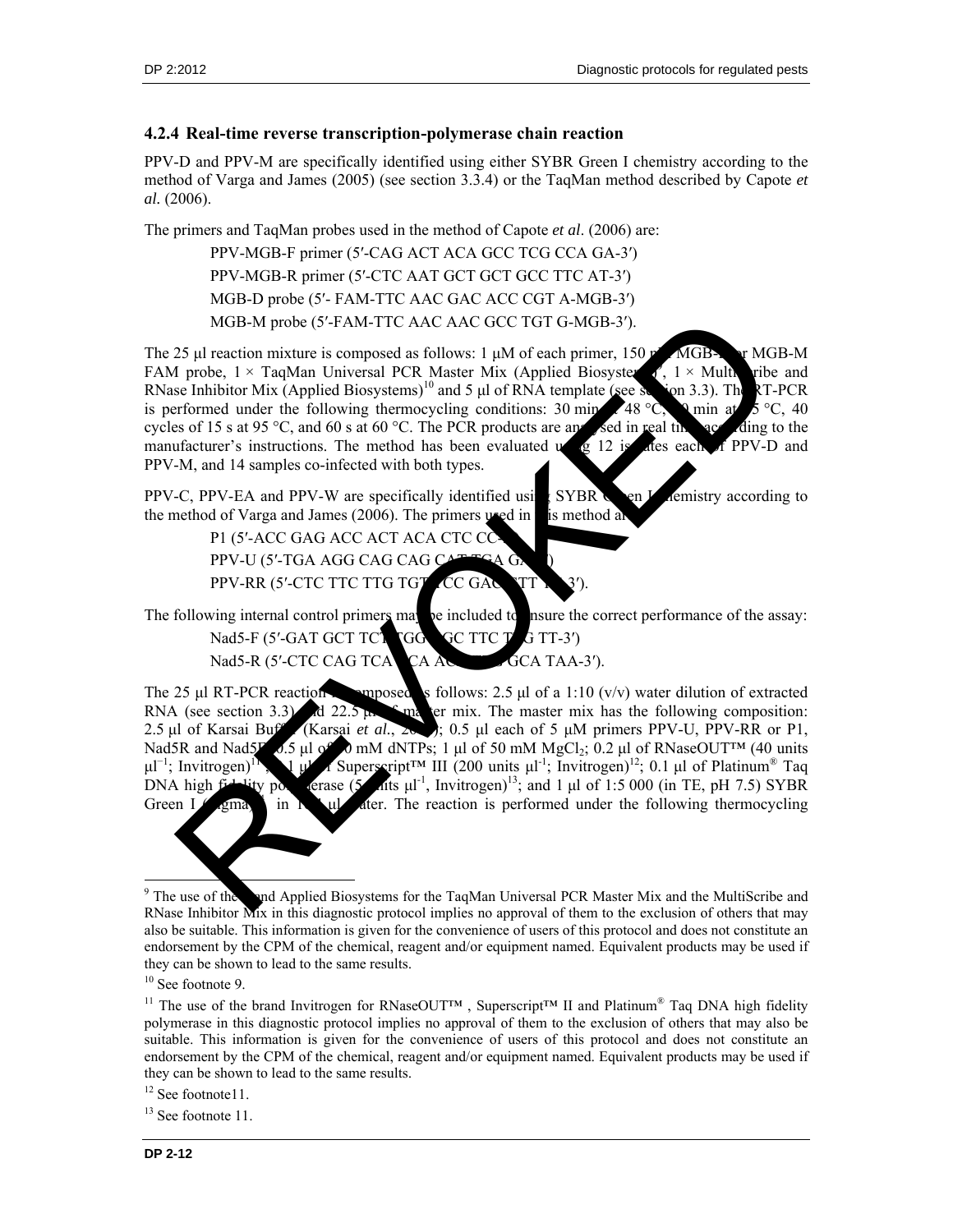conditions: 10 min at 50 °C, 2 min at 95 °C, 29 cycles of 15 s at 95 °C, and 60 s at 60 °C. Melting curve analysis is performed by incubation at 60 °C to 95 °C at 0.1 °C s<sup>-1</sup> melt rates with a smooth curve setting averaging 1 point. Following the conditions of Varga and James (2006), the melting temperatures for each product are:

C strain (74 bp fragment): 79.84 °C EA strain (74 bp fragment):  $81.27^{\circ}$ C W strain (74 bp fragment): 80.68 °C.

This method was evaluated using one isolate each of PPV-C, PPV-D, PPV-EA and PPV-W.

#### **5. Records**

l

The records required to be kept are listed in section 2.5 of ISPM 27:2006.

In instances where other contracting parties may be affected by the results of the diagnosis, in particular in cases of non-compliance and where the virus is found  $\frac{1}{2}$  an area the first time, the following additional material should be kept:

- The original sample (labelled appropriately for traceabilit should kept froz  $\Lambda$  at −80 °C or freeze-dried and kept at room temperature.
- If relevant, RNA extractions should be kept at −80 ° and/or spotted p<sup>la</sup>nt extracts or printed tissue sections paper on paper or nylon membranes should be kept at the room temperature.
- If relevant, RT-PCR amplification products sho

## **6.** Contact Points for Further Information

- APHIS PPQ PHP RIPPS, Molecular Diagnostic Laboratory, BARC Building 580, Powder Mill Road, Beltsville, Maryland 20705, United States of America (Dr. Laurene Levy, e-mail: Laurene.Levy@aphis.usda.gov;  $\text{el.}: +13015045700$ ; Fax: +1 3015046124).
- Equipe de Virologie Institut National de la Recherche Agronomique (INRA), Centre de Bordeaux, UMR GD2P, IBVM,  $\mathbb{R}^2$ , F-338 3 Villenave d'Ornon Cedex, France (Dr. Thierry Candresse, e-mail: tc@bordeaux.inra.fr;  $\frac{1}{2}$ : + $\frac{3}{2}$  557122389; Fax: +33 557122384). Records<br>
records<br>
records required to be kept are listed in section 2.5 of ISPM 27:2006.<br>
Extendent in cases of non-complisines and where the virus is found in ances of the dial ositiva<br>
wing additional material should be
- Faculty of Horticultural Science, Department of Plant Pathology, Corvinus University, Villányi út 29-43, H-111<sup>8</sup> Budapest, Hungary (Dr. Laszlo Palkovics, e-mail: laszlo.palkovics@unicorvinus.hu;  $T: +36$  14825438; Fax: +36 14825023).
- Institute of Vogy, Sovak Academy of Sciences, Dúbravská, 84505 Bratislava, Slovakia (Dr. slav Glasa, e-mail: virumig@savba.sk; Tel.: +421 259302447; Fax: +421 254774284).
- Instituto Valenciano de Investigaciones Agrarias (IVIA), Plant Protection and Biotechnology Centre, Náquera km 5, 46113 Moncada (Valencia), Spain (Dr. Mariano Cambra, emah  $\alpha$  (cambra@ivia.es; Tel.: +34 963424000; Fax: +34 963424001).
- Istituto di Vinogia Vegetale del CNR, sezione di Bari, via Amendola 165/A, I-70126 Bari, Italy (Dr. Donato Boscia, e-mail: d.boscia@ba.ivv.cnr.it; Tel.: +39 0805443067; Fax: +39 0805442911).
- Sidney Laboratory, Canadian Food Inspection Agency (CFIA), British Columbia, V8L 1H3 Sidney, Canada (Dr. Delano James, e-mail: Delano.James@inspection.gc.ca; Tel.: +1 250 3636650; Fax: +1 250 3636661).

<sup>&</sup>lt;sup>14</sup> The use of the brand Sigma for SYBR Green I in this diagnostic protocol implies no approval of them to the exclusion of others that may also be suitable. This information is given for the convenience of users of this protocol and does not constitute an endorsement by the CPM of the chemical, reagent and/or equipment named. Equivalent products may be used if they can be shown to lead to the same results.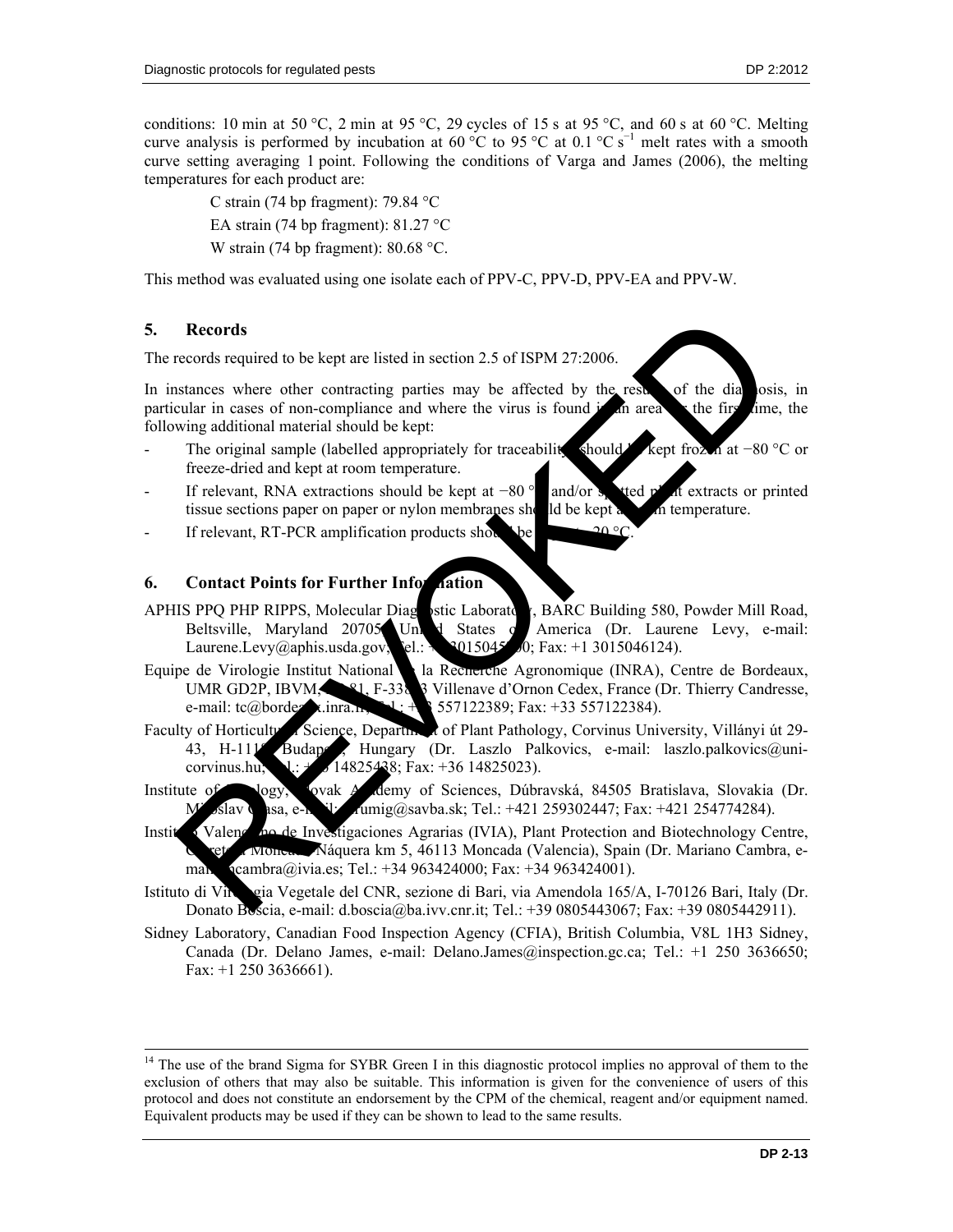Virology Laboratory, Centre Technique Interprofessionnel des Fruits et Légumes (CTIFL), BP 21 Lanxade, F-24130 La Force, France (Dr. Pascal Gentit, e-mail: gentit@ctifl.fr; Tel.: +33 553580005; Fax: +33 553 581742).

#### **7. Acknowledgements**

This diagnostic protocol was drafted by Drs. M. Cambra, A. Olmos and N. Capote, IVIA (see preceding section); Mr. N.L. Africander, Department of Agriculture, Forestry and Fisheries, Private Bag X 5015, Stellenbosch, 75999, South Africa; Dr. L. Levy (see preceding section); Dr. S.L. Lenardon, IFFIVE-INTA, Cno. 60 Cuadras Km 51/2, Córdoba X5020ICA, Argentina; Dr. G. Clover, Plant Health & Environment Laboratory, Ministry of Agriculture and Forestry, PO Box 2095, Auckland 1140, New Zealand; and Ms. D. Wright, Plant Health Group, Central Science Laboratory, Sand Hutton, York YO41 1LZ, United Kingdom.

#### **8. References**

- Barba, M., Hadidi. A., Candresse. T. & Cambra, M. 2011. *Plum pox virus. In: A. Addidi, M.* Barba, T. Candresse & W. Jelkmann, eds. *Virus and vir* like diseases of the and stone *fruits*, Chapter 36. St. Paul, MN, APS Press. 428 pp.
- Boscia, D., Zeramdini, H., Cambra, M., Potere, O., Go**rris, M., Myrta, A., DiTerlizzi, B. & Savino, V.** 1997. Production and characterization of monoclous and ody specific to the M serotype of plum pox potyvirus. *European Journal of Pathology*, 103: 477–480.

**CABI.** 2011. Crop Protection Compendium. http://www.cabi.org/cpc/sessed 26 October 2011.

- Cambra, M., Asensio, M., Gorris, M.T., P**érez, E., Carasa, E., García, J.A., Moya, J.J.**, **López-Abella, D., Vela, C. & S. 4, A. 1994. Detection of plum pox potyvirus using** monoclonal antibodies to structural and non-structural proteins. *Bulletin OEPP/EPPO Bulletin*, 24: 569–577.
- Cambra, M., Boscia, D., Myrta, A., Palkovics, L., Avrátil, M., Barba, M., Gorris, M.T. & **Capote, N.** 2006a. Detection and characterization of *Plum pox virus*: serological methods. *Bulletin OEPP/EPPO Bulletin*, 36: 254–261.
- **Cambra, M., Capote, N., Myr. 4. & Lácer, G.** 2006b. *Plum pox virus* and the estimated costs associated with sharka disease. **Bullet Bullet and Social Automobile Shareka** a *OEPP/EPPO Bulletin*, 36: 202–204.
- Cambra, M., Caroce, N., Chmos, A., Bertolini, E., Gorris, M.T., Africander, N.L., Levy, L., Lenardon, S., Clover, G. & Wright, D. 2006c. Proposal for a new international protocol for detection and increasing *Plum pox virus*. Validation of the techniques. *Acta Horticulturae*, 781: 181–191. cland 1140, New Zealand; and Ms D. Wright, Plant Health Group, Central Science Labora<br>
Hutton, York YO41 11.Z, United Kingdom.<br>
References<br>
20. M. Hadidi. A., Candresse. T. & Cambra, M. 2011. Prox virus and is<br>
batta, T.
- Candr<sub>2</sub> se, T. Cambra, M. 2006. Causal agent of sharka disease: historical perspective and current status of *Plum pox viru*s strains. *Bulletin OEPP/EPPO Bulletin*, 36: 239–246.
- Capote, Bertolini, E., Olmos, A., Vidal, E., Martínez, M.C. & Cambra, M. 2009. Direct sample preparation methods for detection of *Plum pox virus* by real-time RT-PCR. *International Microbiology*, 12: 1–6.
- **Capote, N., Gorris, M.T., Martínez, M.C., Asensio, M., Olmos, A. & Cambra, M.** 2006. Interference between D and M types of *Plum pox viru*s in Japanese plum assessed by specific monoclonal antibodies and quantitative real-time reverse transcription-polymerase chain reaction. *Phytopathology*, 96: 320–325.
- **Damsteegt, V.D., Scorza, R., Stone, A.L., Schneider, W.L., Webb, K., Demuth, M. & Gildow, F.E.** 2007. *Prunus* host range of *Plum pox virus* (PPV) in the United States by aphid and graft inoculation. *Plant Disease*, 91: 18–23.
- **Damsteegt, V.D., Waterworth, H.E., Mink, G.I., Howell, W.E. & Levy, L.** 1997. *Prunus tomentosa* as a diagnostic host for detection of *Plum pox virus* and other *Prunus* viruses. *Plant Disease*, 81: 329–332.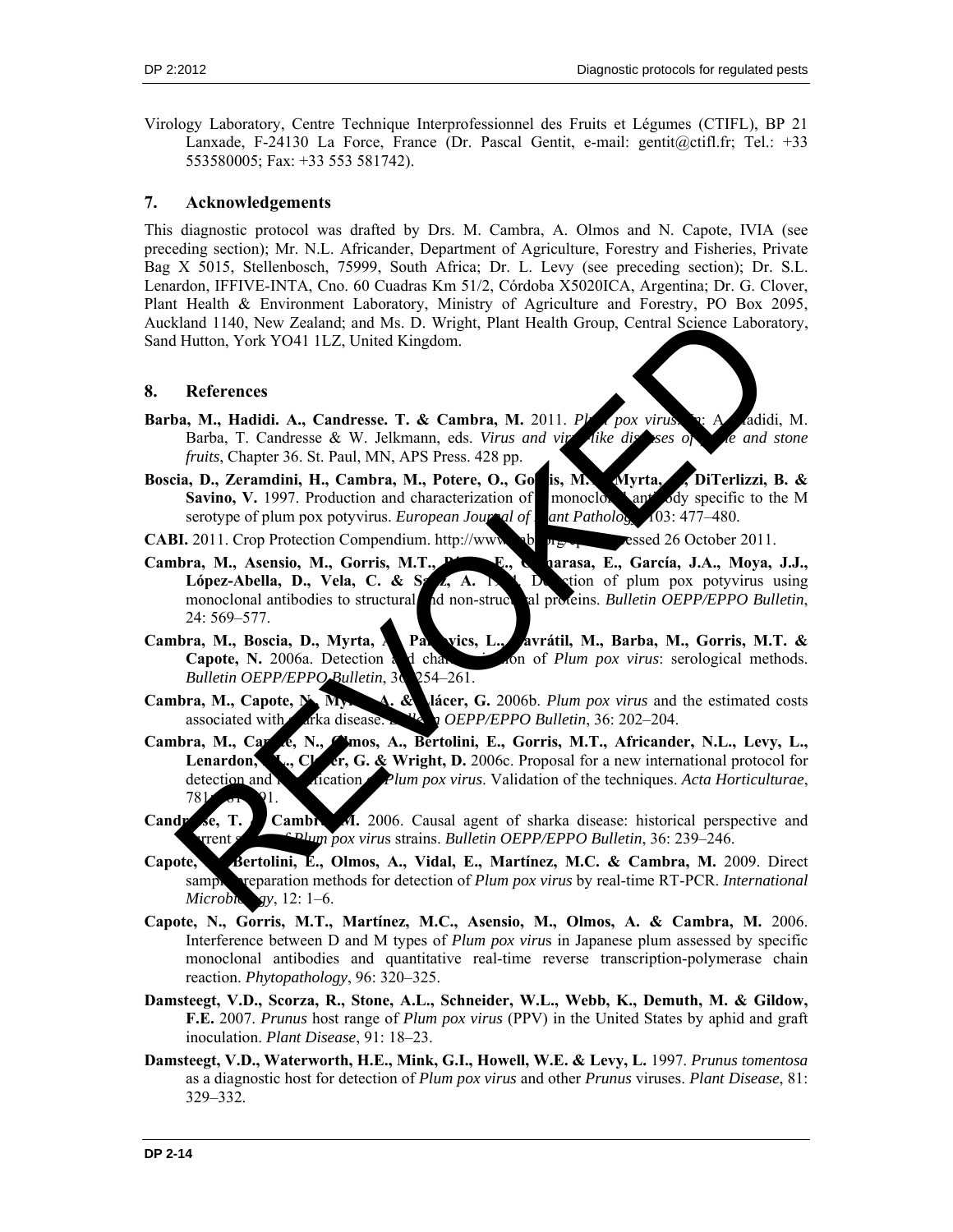**Desvignes, J.C.** 1999. *Virus diseases of fruit trees*. Paris, CTIFL, Centr'imprint. 202 pp.

- **EPPO.** 2004. Diagnostic protocol for regulated pests: *Plum pox potyvirus*. *Bulletin OEPP/EPPO Bulletin*, 34: 247–256.
- **EPPO.** 2006. Current status of *Plum pox virus* and sharka disease worldwide. *Bulletin OEPP/EPPO Bulletin,* 36: 205–218.
- **García, J.A. & Cambra, M.** 2007. *Plum pox virus* and sharka disease. *Plant Viruses*, 1: 69–79.
- **Gentit, P.** 2006. Detection of *Plum pox virus*: biological methods*. Bulletin OEPP/EPPO Bulletin*, 36: 251–253.
- **ISPM 27**. 2006. *Diagnostic protocols for regulated pests*. Rome, IPPC, FAO.
- **ISPM 31**. 2008. *Methodologies for sampling of consignments*. Rome, IPPC, FAO.
- **James, D. & Glasa, M.** 2006. Causal agent of sharka disease: New and emerging the sassociated with *Plum pox virus* characterization. Bulletin OEPP/EPPO Bulletin, 36:
- **Karsai, A., Müller, S., Platz, S. & Hauser, M.T.** 2002. Evaluation of a homemade SYB Green I reaction mixture for real-time PCR quantification of gene expression. *Biogeniques*, 2: 790– 796.
- **Levy, L. & Hadidi, A.** 1994. A simple and rapid method for processing tisses infected with plum pox potyvirus for use with specific 3' non-coding region RT-PR as ays. *Bulletin OEPP/EPPO Bulletin,* 24: 595–604.
- **Myrta, A., Potere, O., Boscia, D., Candresse, T., Cambra, M. & Savino, V. 1998.** Production of a monoclonal antibody specific to the El Amar train f plum pox vis. *Acta Virologica*, 42: 248–250.
- Myrta, A., Potere, O., Crescenzi, A., Nuzzaci, M. Boscia, D. 2000. Production of two monoclonal antibodies specific to cherry strain of plum pox virus (PPV-C). *Journal of Plant Pathology,* 82 (suppl. 2): 95–103.
- **Olmos, A., Bertolini, E. & Cambra, M.** 2002. Simultaneous and co-operational amplification (Co-PCR): a new concept for detection of plant viruses. *Journal of Virological Methods*, 106: 51–59.
- **Olmos, A., Bertolini, E., Gil, M. & Cambra, M. 2005.** Real-time assay for quantitative detection of non-persistently transmitted *Plum pox virus* RNA targets in single aphids. *Journal of Virological Methods,* 128: 1-155.
- Olmos, A., Cambra, J., Dasi, M.A., C. dresse, T., Esteban, O., Gorris, M.T. & Asensio, M. 1997. Simult cous detection and typing of plum pox potyvirus (PPV) isolates by heminested-PCR and PCR-ELIS<sup>*Journal of Virological Methods*, 68: 127–137.</sup>
- **Olmos, A., Capote, N., Bertolini, E. & Cambra, M.** 2007. Molecular diagnostic methods for plant *Physical E. Sanfacon, eds. Biotechnology and plant disease nageme*<sub>1</sub>, pp. 227–29. Wallingford, UK and Cambridge, USA, CAB International. 574 pp.
- **Osman, F. & Rowhand**, 2006. Application of a spotting sample preparation technique for the n of pathogens in woody plants by RT-PCR and real-time PCR (TaqMan). *Journal of Virological Methods,* 133: 130–136. M 31.2008. *Methodologies for sampling of consignments*. Rome, IPPC, FAO.<br>
with *Plum pox virus* changes for sampling of colaring disease. New and emerges see, with *Plum pox virus* changes that  $\Delta$ , Miller, S., Platz, S
- **PaDIL.** 2011. **http://old.padil.gov.au/pbt/, accessed 26 October 2011.**
- **Schneider, W.L., Sherman, D.J., Stone, A.L., Damsteegt, V.D. & Frederick, R.D.** 2004. Specific detection and quantification of *Plum pox virus* by real-time fluorescent reverse transcription-PCR. *Journal of Virological Methods*, 120: 97–105.
- **Šubr, Z., Pittnerova, S. & Glasa, M.** 2004. A simplified RT-PCR-based detection of recombinant *Plum pox virus* isolates. *Acta Virologica,* 48: 173–176.
- **Ulubaş Serçe, Ç., Candresse, T., Svanella-Dumas, L., Krizbai, L., Gazel, M. & Çağlayan, K.** 2009. Further characterization of a new recombinant group of *Plum pox virus* isolates, PPV-T, found in the Ankara province of Turkey. *Virus Research*, 142: 121–126.